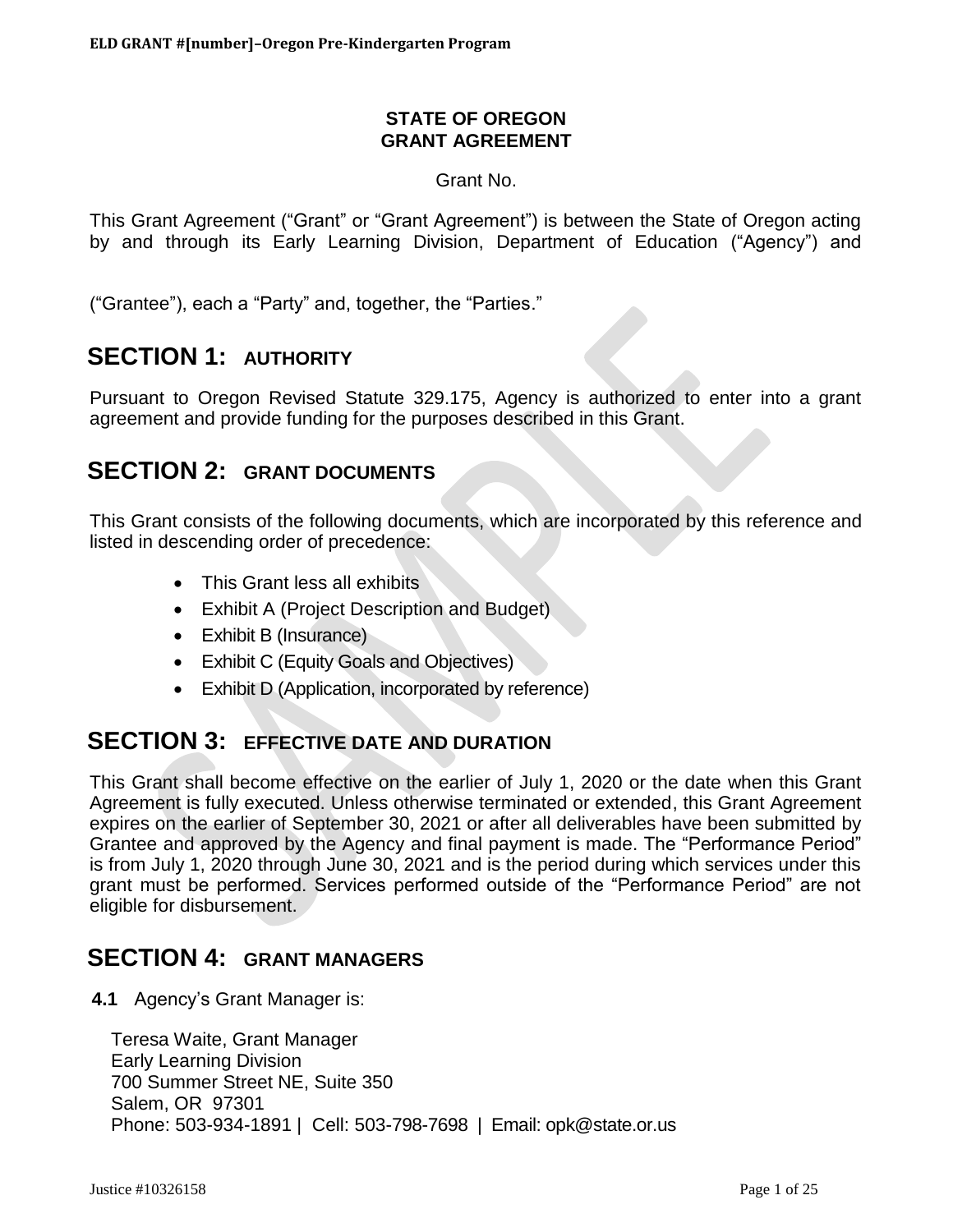**4.2** Grantee's Grant Manager is:

[name and title] [organization legal name] [organization address] [organization city, state, zip] [phone (xxx)-xxx-xxxx] [email address]

**4.3** A Party may designate a new Grant Manager by written notice to the other Party.

# **SECTION 5: PROJECT ACTIVITIES**

Grantee must perform the project activities set forth in Exhibit A (the "Project"), attached hereto and incorporated in this Grant by this reference, for the "Performance Period".

# **SECTION 6: GRANT FUNDS**

In accordance with the terms and conditions of this Grant, Agency will provide Grantee up to \$ ("Grant Funds") for the Project. Agency will pay the Grant Funds from monies available through its State of Oregon General Fund and Fund for Student Success appropriations (the "Funds").

Agency may by written notice to Grantee, temporarily cease funding and require Grantee to stop all, or any part, of the Project dependent upon Grant Funds for a period of up to 180 days after the date of the notice, if Agency has or reasonably projects that the Funds will be insufficient to disburse the full amount of the Grant Funds. Upon receipt of the notice, Grantee must immediately cease all Project activities dependent on Grant Funds, or if that is impossible, must take all necessary steps to minimize the Project activities allocable to Grant Funds. If Agency subsequently projects that it will have sufficient Funds, Agency will notify Grantee that it may resume activities. If sufficient Funds do not become available, Grantee and Agency will work together to amend this Grant to revise the amount of Grant Funds and Project activities to reflect the available Funds. If sufficient Funds do not become available or an amendment is not agreed to within a period of 180 days after issuance of the notice, Agency will either (i) cancel or modify the Project cessation order by a supplemental written notice or (ii) terminate this Agreement as permitted by either the termination at Agency's discretion or for cause provisions of this Agreement.

# **SECTION 7: DISBURSEMENT GENERALLY**

## **7.1 Disbursement.**

- **7.1.1** Subject to the availability of sufficient Funds, Agency will disburse Grant Funds to Grantee for the allowable Project activities described in Exhibit A that are undertaken during the Performance Period.
- **7.1.2** Upon execution of this Grant, Agency may disburse the amount of Grant Funds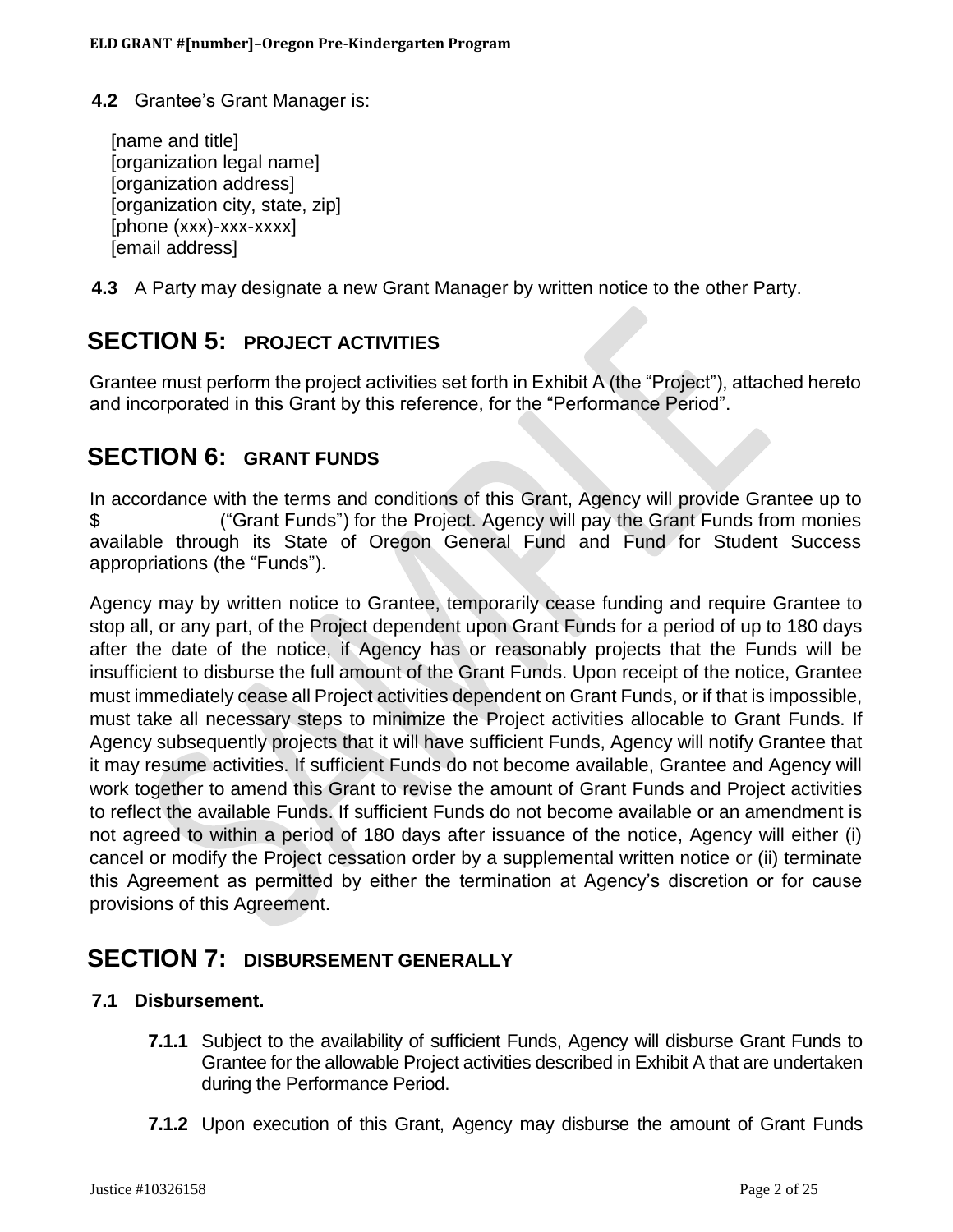requested by Grantee using Agency's Electronic Grants Management System ("EGMS"). Agency will not disburse the entire amount of Grant Funds in one disbursement.

- **7.1.3** Grantee may request disbursement of Grant Funds prior to incurring expenditures that will be paid with Grant Funds for the first quarter of the Performance Period (July through September) and monthly thereafter. Grantee may expend Grant Funds only for costs that are reasonable, necessary and directly related to the Project ("Allowable Costs"). By submitting a claim, Grantee attests that the costs for which it requests disbursement are Allowable Costs.
- **7.1.4** After each disbursement of Grant Funds, Agency will make subsequent disbursements to Grantee only after Grantee has submitted the reports required under Exhibit A, Section IV. Grantee must accurately and completely account for and document its expenditures in sufficient detail to permit Agency to verify that Grantee spent its Grant Funds only on Allowable Costs.
- **7.1.5** If applicable, Agency may withhold disbursements of Grant Funds if Grantee reports "Under-enrollment" or "Un-opened Classrooms" in the reports required under Exhibit A, Section IV. The amount withheld due to Grantee's Under-enrollment or Un-opened Classrooms may increase based on the length of time and degree of Grantee's Under-enrollment or Un-opened Classrooms. The process for managing Underenrollment and Un-opened Classrooms is described in Agency's Pre-Kindergarten Program Grant Manual for Program year 2020-21 Version 0.1 (July 2020) (together with any later version of the "Program Manual").
- **7.1.6** For purposes of this Grant, "Under-enrollment" means the percentage by which the number of children and families actually served by Grantee in a reporting period is less than the number of children and families set forth in Exhibit A, Section III – budget table, as the Target Number of Children/Slots.
- **7.1.7** For purposes of this Grant, "Un-opened Classrooms" means the number of planned classrooms compared to the number of opened classrooms reported by Grantee through the scheduled monthly Site and Service Workbook report.
- **7.1.8** Grantee must repay to Agency any overpayment of Grant Funds in excess of Allowable Costs for the Project as provided in Section 17 of this Grant Agreement.
- **7.2 Conditions Precedent to Disbursement.** Agency's obligation to disburse Grant Funds to Grantee under this Grant is subject to satisfaction of each of the following conditions precedent:
	- **7.2.1** Agency has received sufficient funding, appropriations, expenditure limitation, allotments or other necessary expenditure authorizations to allow Agency, in the exercise of its reasonable administrative discretion, to make the disbursement from the Funds (nothing in this Grant may be construed as permitting any violation of Article XI, Section 7 of the Oregon Constitution or any other law limiting the activities, liabilities or monetary obligations of Agency);
	- **7.2.2** No default as described in Section 15 has occurred;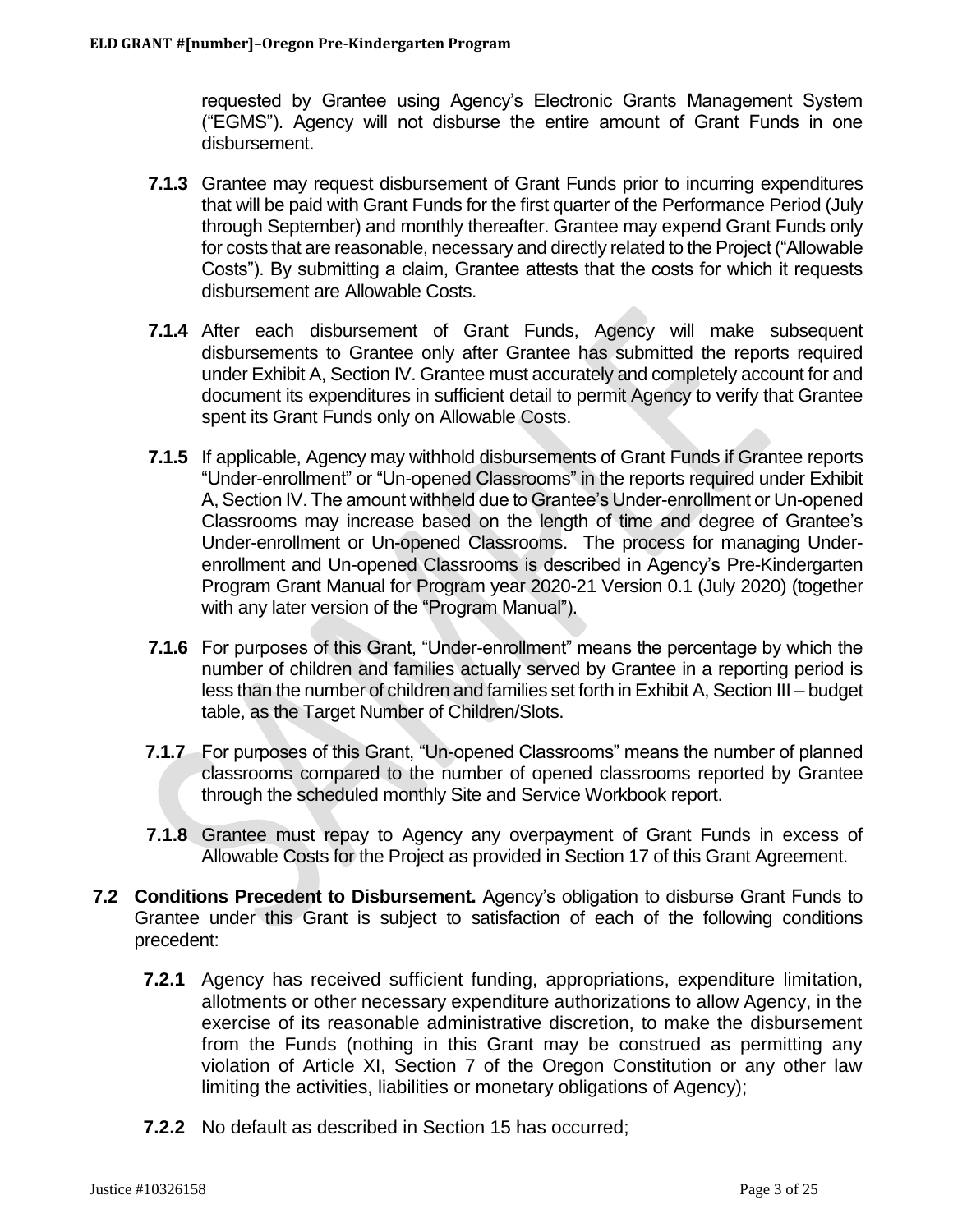- **7.2.3** Grantee's representations and warranties set forth in Section 8 are true and correct on the date of each disbursement with the same effect as though made on the date of this Grant Agreement; and
- **7.2.4** Grantee is in compliance with the reporting requirements identified in Exhibit A of this Grant Agreement.
- **7.3 No Duplicate Payment.** Grantee may use other moneys in addition to the Grant Funds to carry out the Project; provided, however, the Grantee may not credit or pay any Grant Funds for Project costs that are paid for with other moneys and would result in duplicate funding. Grantee must assure that Grant Funds are used to supplement and not supplant public moneys received from any other source.

## **SECTION 8: REPRESENTATIONS, WARRANTIES AND COVENANTS**

- **8.1 Organization/Authority.** Grantee represents and warrants to Agency that:
	- **8.1.1** Grantee is duly organized and validly existing and has all necessary rights, powers and authority under any organizational documents and under Oregon law to (a) execute this Grant, (b) incur and perform its obligations under this Grant, and (c) receive financing, including the Grant Funds, for the Project.
	- **8.1.2** Grantee will comply with all applicable federal, state and local laws pertaining to this Grant, including without limitation the State of Oregon, Office of Child Care requirements set forth in ORS chapter 329A, the fingerprinting requirements of the State set forth in ORS 181A.200, any administrative rules promulgated to carry out those statutes, and any applicable guidance published by Agency, the Oregon Health Authority or another state agency pursuant to Executive Orders issued by the Governor to address the COVID-19 State of Emergency.
	- **8.1.3** Before performing any Project activities, any employee or subcontractor of Grantee who has or is expected to have direct unsupervised contact with children while performing Project activities must be enrolled in the Office of Child Care, Central Background Registry pursuant to OAR 414-061-0000 through 0120, available at https://secure.sos.state.or.us/oard/displayDivisionRules.action?selectedDivision=19 01.
	- **8.1.4** Grantee has all necessary licenses, certificates or other authorizations from regulatory authorities necessary to perform its obligations under this Grant. Grantee will notify the Agency within five (5) business days of receiving any licensing, regulatory or compliance violations.

# **SECTION 9: CONFIDENTIAL INFORMATION**

**9.1 Maintain confidentiality.** Grantee acknowledges it and its employees or agents may, in the course of performing its responsibilities, be exposed to or acquire information that is: (i) confidential to Agency or Project participants or (ii) the disclosure of which is restricted under federal or state law, including without limitation: (a) personal information, as that term is used in ORS 646A.602(12) and (b) social security numbers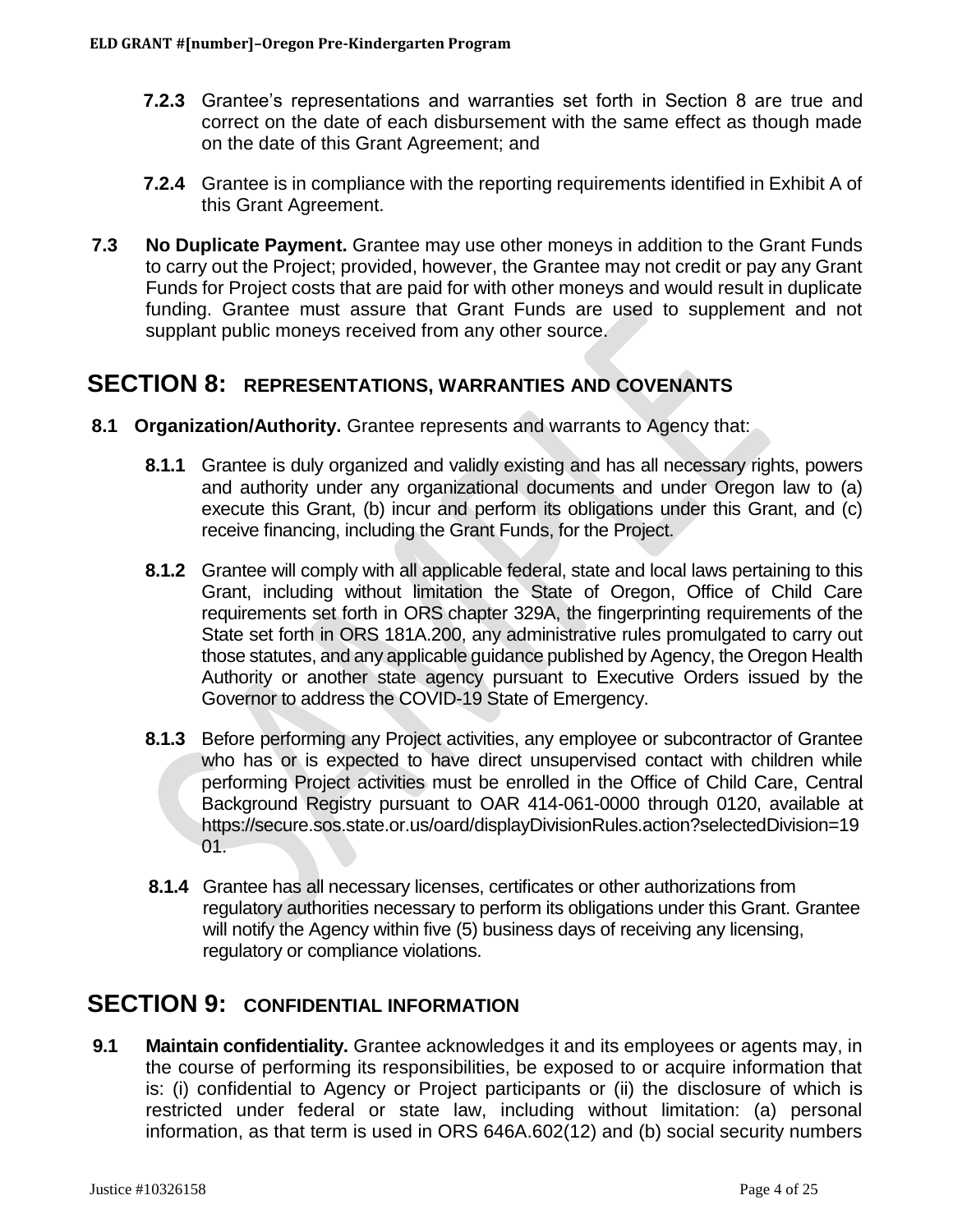("Confidential Information"). Grantee agrees to hold Confidential Information as required by any applicable law and in all cases in strict confidence, using at least the same degree of care Grantee uses in maintaining the confidentiality of its own confidential information.

**9.2 Subgrants/Contracts.** Grantee must require any subgrantees, contractors or subcontractors under this Grant who are exposed to or acquire Confidential Information to treat and maintain such information in the same manner as is required of Grantee under subsections 9.1 of this Section.

# **SECTION 10: INDEMNITY/LIABILITY**

- **10.1 Indemnity.** Grantee must defend, hold harmless, and indemnify the State of Oregon and Agency and their officers, employees and agents from and against all claims, suits, actions, losses, damages, liabilities, costs, and expenses of any nature whatsoever, including attorneys' fees, resulting from, arising out of, or relating to the activities of Grantee or its officers, employees, subgrantees, contractors, subcontractors, or agents under this Grant (each of the foregoing individually or collectively a "Claim" for purposes of this Section). If legal limitations apply to Grantee's authority to indemnify, this indemnification must be for the maximum amount of funds available for expenditure, including any available contingency funds, insurance, funds available under ORS 30.260 to 30.300 or other available non-appropriated funds.
- **10.2 Defense.** Grantee may have control of the defense and settlement of any Claim subject to this Section. But neither Grantee nor any attorney engaged by Grantee may defend the Claim in the name of the State of Oregon, nor purport to act as legal representative of or counsel for the State of Oregon or any of its agencies, without first receiving consent from the Oregon Attorney General; or may Grantee settle any Claim on behalf of the State of Oregon without the approval of the Attorney General. The State of Oregon may, at its election and expense, assume its own defense and settlement.
- **10.3 Limitation.** Except as provided in this Section, neither Party will be liable for incidental, consequential, or other direct damages arising out of or related to this Grant, regardless of whether the damages or other liability is based in contract, tort (including negligence), strict liability, product liability or otherwise. Neither party will be liable for any damages of any sort arising solely from the termination of this Grant in accordance with its terms.

# **SECTION 11: INSURANCE**

- **11.1 Private Insurance.** If Grantee is a private entity, or if any contractors, subcontractors, or subgrantees used to carry out the Project are private entities, Grantee and any private contractors, subcontractors or subgrantees must obtain and maintain insurance in the types and amounts indicated in Exhibit B.
- **11.2 Public Body Insurance.** If Grantee is a "public body" as defined in ORS 30.260, Grantee agrees to insure any obligations that may arise for Grantee under this Grant, including any indemnity obligations, through (i) the purchase of insurance as indicated in Exhibit B or (ii) the use of self-insurance or assessments paid under ORS 30.282 that is substantially similar to the types and amounts of insurance coverage indicated on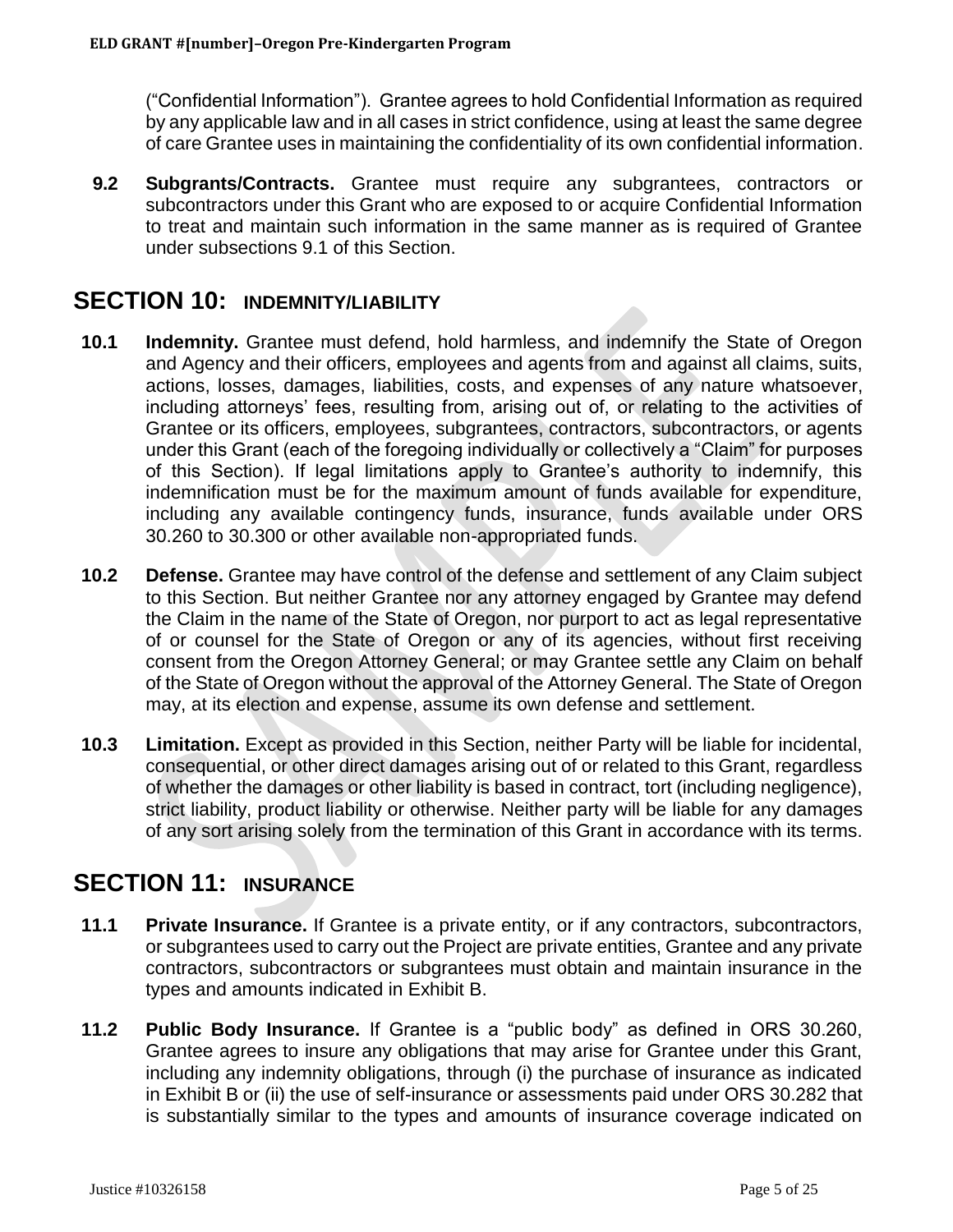Exhibit B, or (iii) a combination of any or all of the foregoing.

**11.3 Real Property.** If the Project includes the remodel or repair of real property or improvements to real property, Grantee must insure the real property and improvements against liability and risk of direct physical loss, damage or destruction at least to the extent that similar insurance is customarily carried by entities constructing, operating and maintaining similar property or facilities.

## **SECTION 12: GRANTEE SUBAGREEMENTS AND PROCUREMENTS**

- **12.1** Grantee may enter into agreements with contractors or subcontractors (collectively, "subagreements") for performance of specific services for the Project only after approval by the Agency's Grant Manager.
- **12.1.1** Grantee may not subcontract for the delivery of the Project in its entirety, but may subcontract for specific services consistent with the program structure described in the Head Start Program Performance Standards at https://eclkc.ohs.acf.hhs.gov/policy/45-cfr-chapxiii/1302-20-determining-program-structure.
	- **12.1.2** All subagreements must be in writing executed by Grantee and must incorporate and pass through all of the applicable requirements of this Grant Agreement to the contractor or subcontractor. Use of a subagreement does not relieve Grantee of its responsibilities under this Grant Agreement.
	- **12.1.3** Grantee agrees to provide Agency with a copy of any signed subagreement upon request by Agency. Any substantial breach of a term or condition of a subagreement relating to Grant Funds must be reported by Grantee to Agency within ten (10) days of its discovery by Grantee.
	- **12.1.4** Grantee must purchase any equipment, materials, or services for the Project under procedures that comply with Oregon law, including any applicable provisions of the Oregon Public Contracting Code and its implementing rules.
	- **12.1.5** Grantee shall not award, enter into, or otherwise participate in any subagreement if a conflict of interest, real or apparent, would arise. Such a conflict arises when any of the following would be a party to the subagreement:
		- **12.1.5.1** An employee, officer, or agent of the Grantee ("Related Person");
		- **12.1.5.2** A Related Person's spouse, domestic partner, parent, stepparent, child, sibling, stepsibling, son-in-law or daughter-in-law;
		- **12.1.5.3** The parent, stepparent, child, sibling, stepsibling, son-in-law or daughterin-law of the spouse or domestic partner of a Related Person;
		- **12.1.5.4** Any individual for whom a Related Person has a legal support obligation; or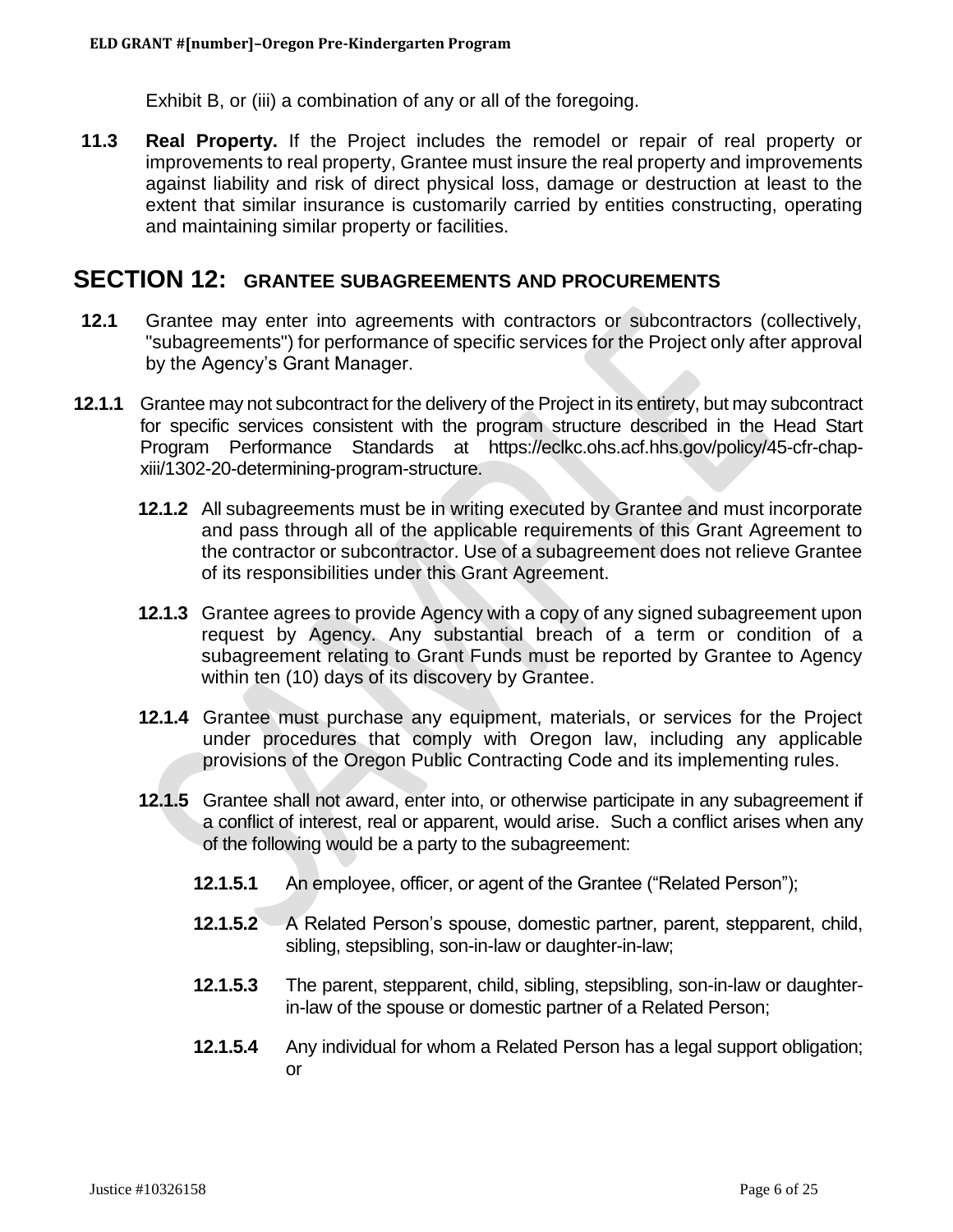**12.1.5.5** An organization in which any of the individuals identified above is a partner, member, or employee or from which the individual otherwise receives a financial benefit.

## **SECTION 13: RECORDS MAINTENANCE AND ACCESS**

**13.1** Grantee must maintain all financial records relating to this Grant in accordance with generally accepted accounting principles. In addition, Grantee must maintain any other records, whether in paper, electronic or other form, pertinent to this Grant in such a manner as to clearly document Grantee's performance. All financial records and other records, whether in paper, electronic or other form, that are pertinent to this Grant, are collectively referred to as "Records." Grantee acknowledges and agrees that Agency and the Oregon Secretary of State's Office and the federal government and their duly authorized representatives will have access to all Records to perform examinations and audits and make excerpts and transcripts. Grantee must retain and keep accessible all Records for a minimum of six (6) years, or such longer period as may be required by applicable law, following termination of this Grant, or until the conclusion of any audit, controversy or litigation arising out of or related to this Grant, whichever date is later.

## **SECTION 14: GOVERNING LAW, JURISDICTION**

**14.1** This Grant is governed by and construed in accordance with the laws of the State of Oregon without regard to principles of conflicts of law. Any claim, action, suit or proceeding (collectively "Claim") between Agency or any other agency or department of the State of Oregon, or both, and Grantee that arises from or relates to this Grant must be brought and conducted solely and exclusively within the Circuit Court of Marion County for the State of Oregon; provided, however, if a Claim must be brought in a federal forum, then it will be brought and conducted solely and exclusively within the United States District Court for the District of Oregon. In no event may this Section be construed as a waiver by the State of Oregon of any form of defense or immunity, whether sovereign immunity, governmental immunity, immunity based on the eleventh amendment to the Constitution of the United States or otherwise, to or from any Claim or from the jurisdiction of any court. GRANTEE, BY EXECUTION OF THIS GRANT, HEREBY CONSENTS TO THE PERSONAL JURISDICTION OF SUCH COURTS.

\*\*\*\*\*\*\*\*\*\*\*\*\*\*\*\*\*\*\*\*\*\*\*\*\*\*\*\*\*\*\*\*\*\*\*\*\*\*\*\*\*\*\*\*\*\*\*\*\*\*\*\*\*\*\*\*\*\*\*\*\*\*\*\*\*\*\*\*\*\*\*\*\*\*\*\*\*\*\*\*\*\*\*\*\*\*\*\*\*\*\*\*\*\*\*\*\*\*\*\*\*

### INSRERT 14.2 FOR TRIBES ONLY – DELETE OTHERWISE

**14.2** Grantee hereby agrees to a limited waiver of its sovereign immunity solely with respect to the enforcement of this Grant and its provisions. The waiver shall be effective only during the term of this Grant, provided that the waiver shall remain in force for such time after termination of this Grant as may be necessary to resolve the rights and obligations of the Parties arising out of the Grant. Grantee further waives and agrees not to assert any doctrine requiring exhaustion of Tribal Court or administrative remedies prior to proceeding with any court proceeding. As soon as practicable after execution of this Grant, Grantee shall provide a resolution of its governing body certifying the waiver of this Section is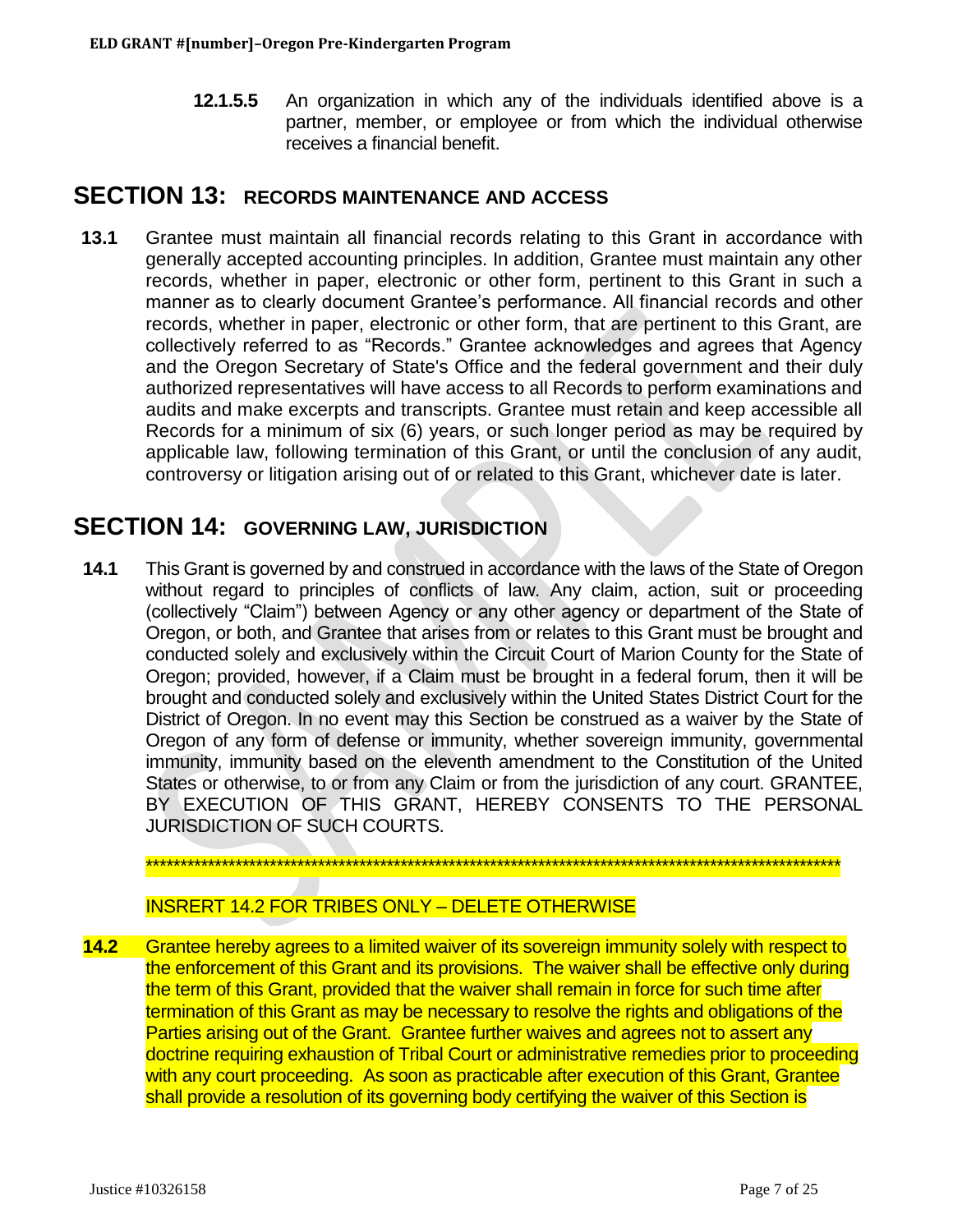authorized and has been made in accordance with Grantee's governing laws and, if applicable, by-laws.

# **SECTION 15: DEFAULT**

- **15.1 Grantee.** Grantee will be in default under this Grant upon the occurrence of any of the following events:
	- **15.1.1** Grantee fails to use the Grant Funds for the intended purpose described in Exhibit A or otherwise fails to perform, observe or discharge any of its covenants, agreements or obligations under this Grant;
	- **15.1.2** Any representation, warranty or statement made by Grantee in this Grant or in any documents or reports relied upon by Agency to measure the Project, the expenditure of Grant Funds or the performance by Grantee is untrue in any material respect when made;
	- **15.1.3** A petition, proceeding or case is filed by or against Grantee under any federal or state bankruptcy, insolvency, receivership or other law relating to reorganization, liquidation, dissolution, winding-up or adjustment of debts; in the case of a petition filed against Grantee, Grantee acquiesces to such petition or such petition is not dismissed within 20 calendar days after such filing, or such dismissal is not final or is subject to appeal; or Grantee becomes insolvent or admits its inability to pay its debts as they become due, or Grantee makes an assignment for the benefit of its creditors.
- **15.2 Agency.** Agency will be in default under this Grant if, after 15 days written notice specifying the nature of the default, Agency fails to perform, observe or discharge any of its covenants, agreements, or obligations under this Grant; provided, however, Agency will not be in default if Agency fails to disburse Grant funds because there is insufficient expenditure authority for, or moneys available from, the Funds.

# **SECTION 16: REMEDIES**

**16.1 Agency Remedies.** In the event Grantee is in default under Section 15.1, Agency may, at its option, pursue any or all of the remedies available to it under this Grant and at law or in equity, including, but not limited to: (a) termination of this Grant, (b) reducing or withholding payment for Project activities or materials that are deficient or Grantee has failed to complete by any scheduled deadlines in accord with Section 17, (c) requiring Grantee to complete, at Grantee's expense, additional activities necessary to satisfy its obligations or meet performance standards under this Grant, (d) initiation of an action or proceeding for damages, specific performance, or declaratory or injunctive relief, (e) exercise of its right of recovery of overpayments under Section 17 of this Grant or setoff, or both, or (f) declaring Grantee ineligible for the receipt of future awards from Agency. These remedies are cumulative to the extent the remedies are not inconsistent, and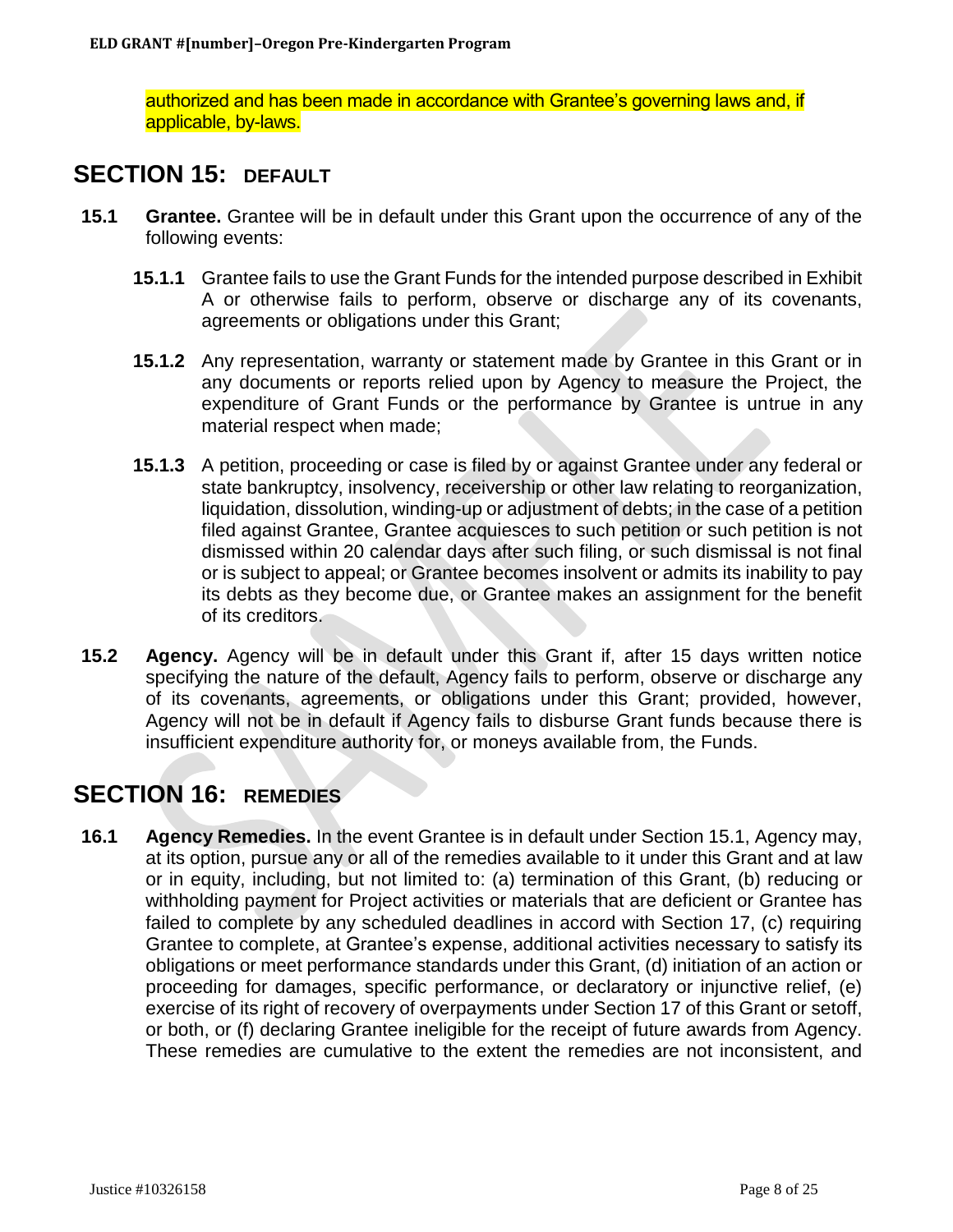Agency may pursue any remedy or remedies singly, collectively, successively or in any order whatsoever.

**16.2 Grantee Remedies.** In the event Agency is in default under Section 15.2 and whether or not Grantee elects to terminate this Grant, Grantee's sole monetary remedy will be, within any limits set forth in this Grant, disbursement for Project activities and authorized expenses incurred, less any claims Agency has against Grantee. In no event will Agency be liable to Grantee for any expenses related to termination of this Grant or for anticipated profits.

## **SECTION 17: WITHHOLDING FUNDS, RECOVERY**

Agency may withhold from disbursements of Grant Funds due to Grantee, or Grantee must return to Agency within 30 days of Agency's written demand:

- **17.1** Any amount due to Agency for Under-enrollment by Grantee;
- **17.2** Any Grant Funds paid to Grantee under this Grant, or payments made under any other agreement between Agency and Grantee, that exceed the amount to which Grantee is entitled;
- **17.3** Any Grant Funds received by Grantee that remain unexpended or contractually committed for payment of the Project at the end of the Performance Period;
- **17.4** Any Grant Funds determined by Agency to be spent for purposes other than Allowable Costs; or
- **17.5** Any Grant Funds requested by Grantee as payment for deficient activities or materials.

## **SECTION 18: TERMINATION**

- **18.1 Mutual.** This Grant may be terminated at any time by mutual written consent of the Parties.
- **18.2 By Agency.** Agency may terminate this Grant as follows:
	- **18.2.1** At Agency's discretion, upon 30 days advance written notice to Grantee;
	- **18.2.2** Immediately upon written notice to Grantee, if Agency fails to receive funding, or appropriations, limitations or other expenditure authority at levels sufficient in Agency's reasonable administrative discretion, to perform its obligations under this Grant;
	- **18.2.3** Immediately upon written notice to Grantee, if federal or state laws, rules, regulations or guidelines are modified or interpreted in such a way that Agency's performance under this Grant is prohibited or Agency is prohibited from funding the Grant from the Funds; or
	- **18.2.4** Immediately upon written notice to Grantee, if Grantee is in default under this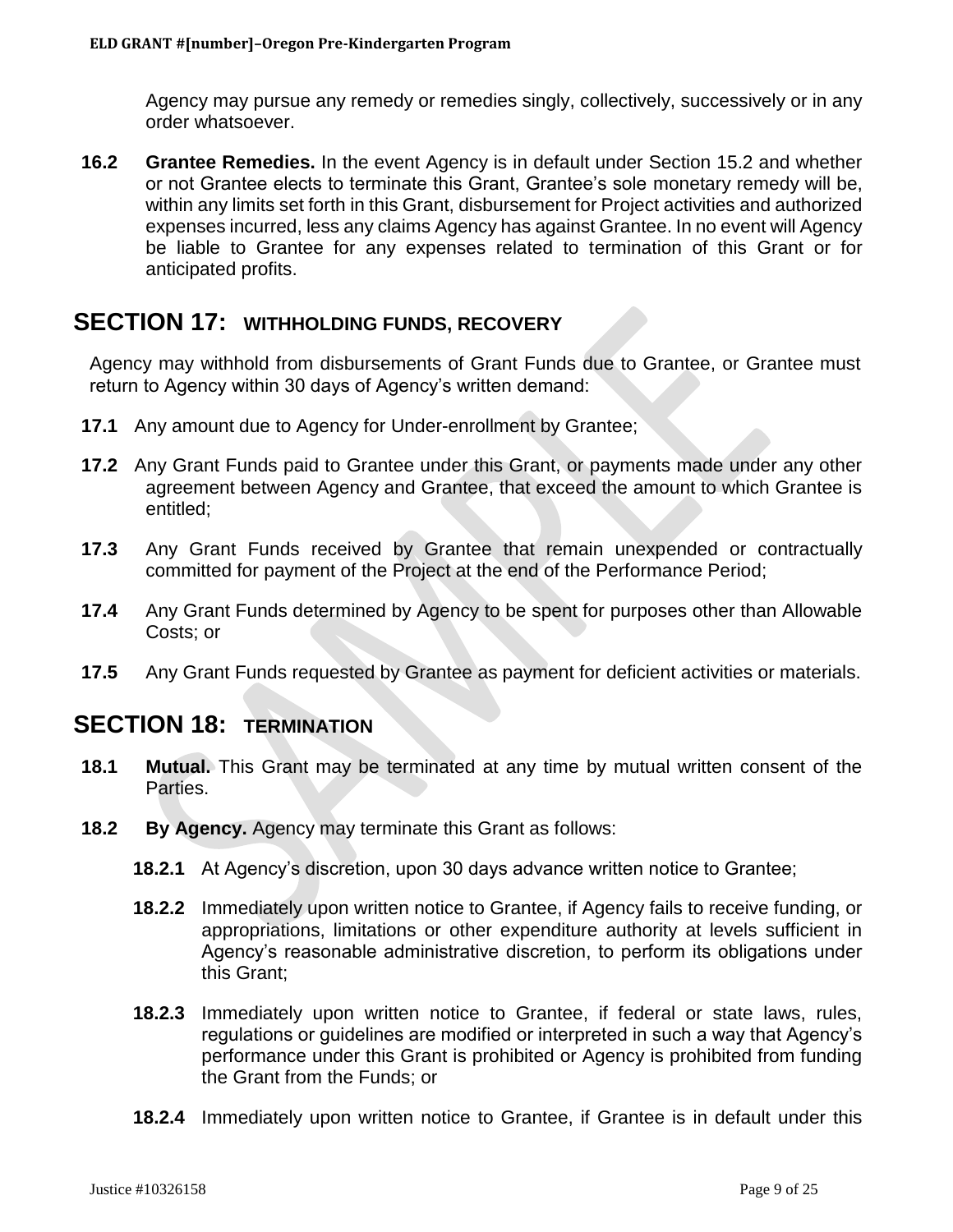Grant and such default remains uncured 15 days after written notice thereof to Grantee.

- **18.3 By Grantee.** Grantee may terminate this Grant as follows:
	- **18.3.1** If Grantee is a governmental entity, immediately upon written notice to Agency, if Grantee fails to receive funding, or appropriations, limitations or other expenditure authority at levels sufficient to perform its obligations under this Grant.
	- **18.3.2** If Grantee is a governmental entity, immediately upon written notice to Agency, if applicable laws, rules, regulations or guidelines are modified or interpreted in such a way that the Project activities contemplated under this Grant are prohibited by law or Grantee is prohibited from paying for the Project from the Grant Funds or other planned Project funding; or
	- **18.3.3** Immediately upon written notice to Agency, if Agency is in default under this Grant and such default remains uncured 15 days after written notice thereof to Agency.
- **18.4 Cease Activities.** Upon receiving a notice of termination of this Grant, Grantee must immediately cease all activities under this Grant, unless Agency expressly directs otherwise in such notice. Upon termination, Grantee must deliver to Agency all materials or other property that are or would be required to be provided to Agency under this Grant or that are needed to complete the Project activities that would have been performed by Grantee.

## **SECTION 19: MISCELLANEOUS**

- **19.1 Amendments.** The terms of this Grant may not be altered, modified, supplemented or otherwise amended, except by written agreement of the Parties.
- **19.2 Notice.** Except as otherwise expressly provided in this Grant, any notices to be given under this Grant must be given in writing by email, personal delivery, or by mail, to a Party's Grant Manager at the physical address or email address set forth in this Grant, or to such other addresses as either Party may indicate pursuant to this Section. Any notice so addressed and mailed becomes effective five (5) days after mailing. Any notice given by personal delivery becomes effective when actually delivered. Any notice given by email becomes effective upon the sender's receipt of confirmation generated by the recipient's email system that the notice has been received by the recipient's email system.
- **19.3 Survival.** All rights and obligations of the Parties under this Grant will cease upon termination of this Grant, other than the rights and obligations that by their express terms survive termination of this Grant, including without limitation records retention, confidentiality restrictions, indemnities, governing law, and remedies. Termination of this Grant will not prejudice any rights or obligations accrued to the Parties under this Grant prior to termination.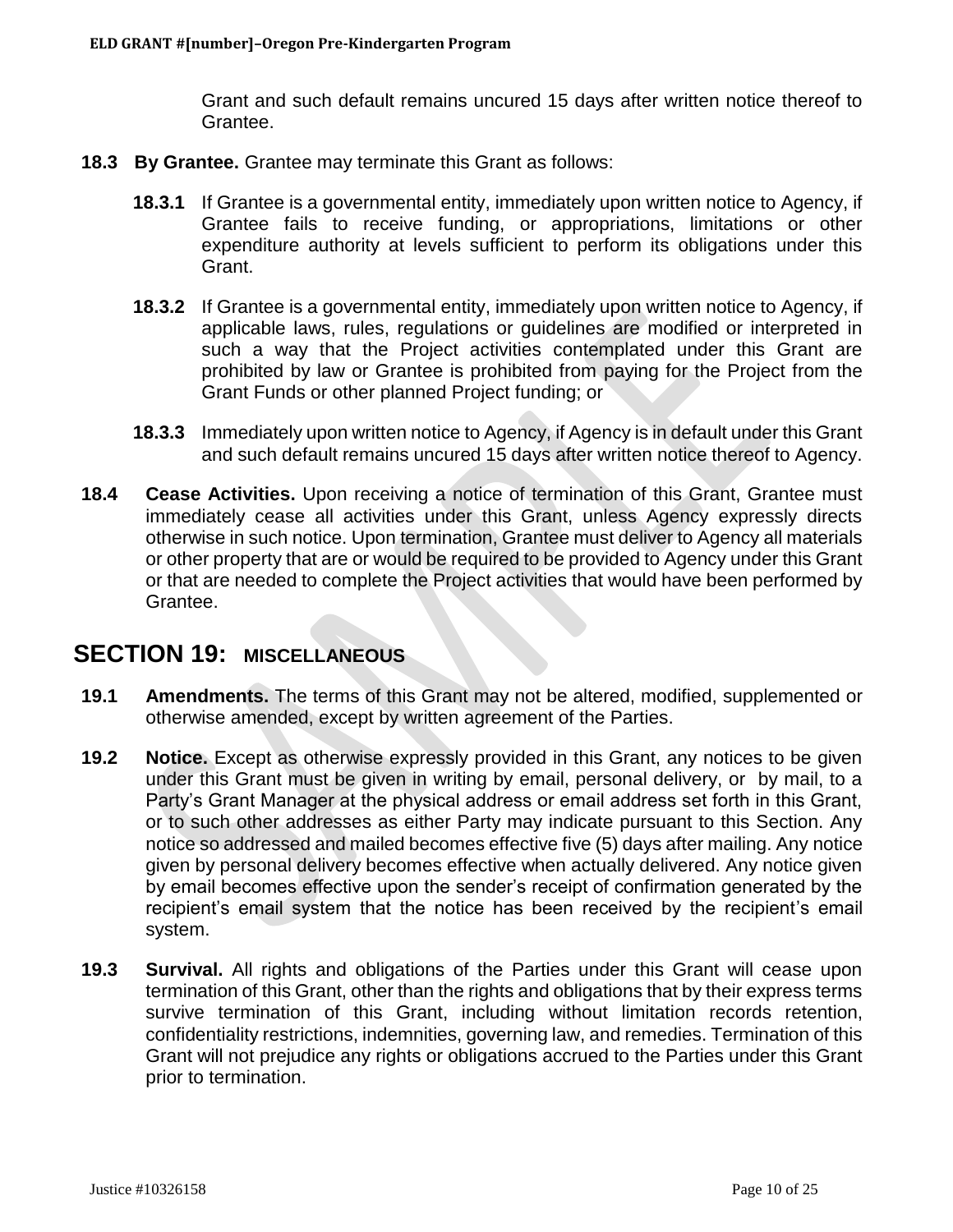- **19.4 Severability.** The Parties agree if any provision of this Grant is declared by a court of competent jurisdiction to be illegal or in conflict with any law, the validity of the remaining provisions will not be affected, and the rights and obligations of the Parties will be construed and enforced as if the Grant did not contain the particular provision held to be invalid.
- **19.5 Counterparts.** This Grant may be executed in several counterparts, all of which when taken together constitute one agreement, notwithstanding that all Parties are not signatories to the same counterpart. Each copy of the Grant so executed constitutes an original.
- **19.6 No Intended Beneficiaries.** Agency and Grantee are the only parties to this Grant and are the only parties entitled to enforce its terms. There are no other parties that are intended beneficiaries of this Grant.
- **19.7 Assignment and Successors.** Grantee may not assign or transfer its interest in this Grant without the prior written consent of Agency and any attempt by Grantee to assign or transfer its interest in this Grant without such consent will be void and of no force or effect. Agency's consent to Grantee's assignment or transfer of its interest in this Grant will not relieve Grantee of any of its duties or obligations under this Grant. The provisions of this Grant will be binding upon and inure to the benefit of the Parties hereto, and their respective successors and permitted assigns.
- **19.8 Headings.** The headings and captions to sections of this Grant have been inserted for identification and reference purposes only and may not be used to construe the meaning or to interpret this Grant.
- **19.9 Merger, Waiver.** This Grant and all exhibits and attachments constitute the entire agreement between the Parties on the subject matter hereof. There are no understandings, agreements, or representations, oral or written, not specified herein regarding this Grant. No waiver or consent under this Grant binds either Party unless in writing and signed by both Parties. Such waiver or consent, if made, is effective only in the specific instance and for the specific purpose given.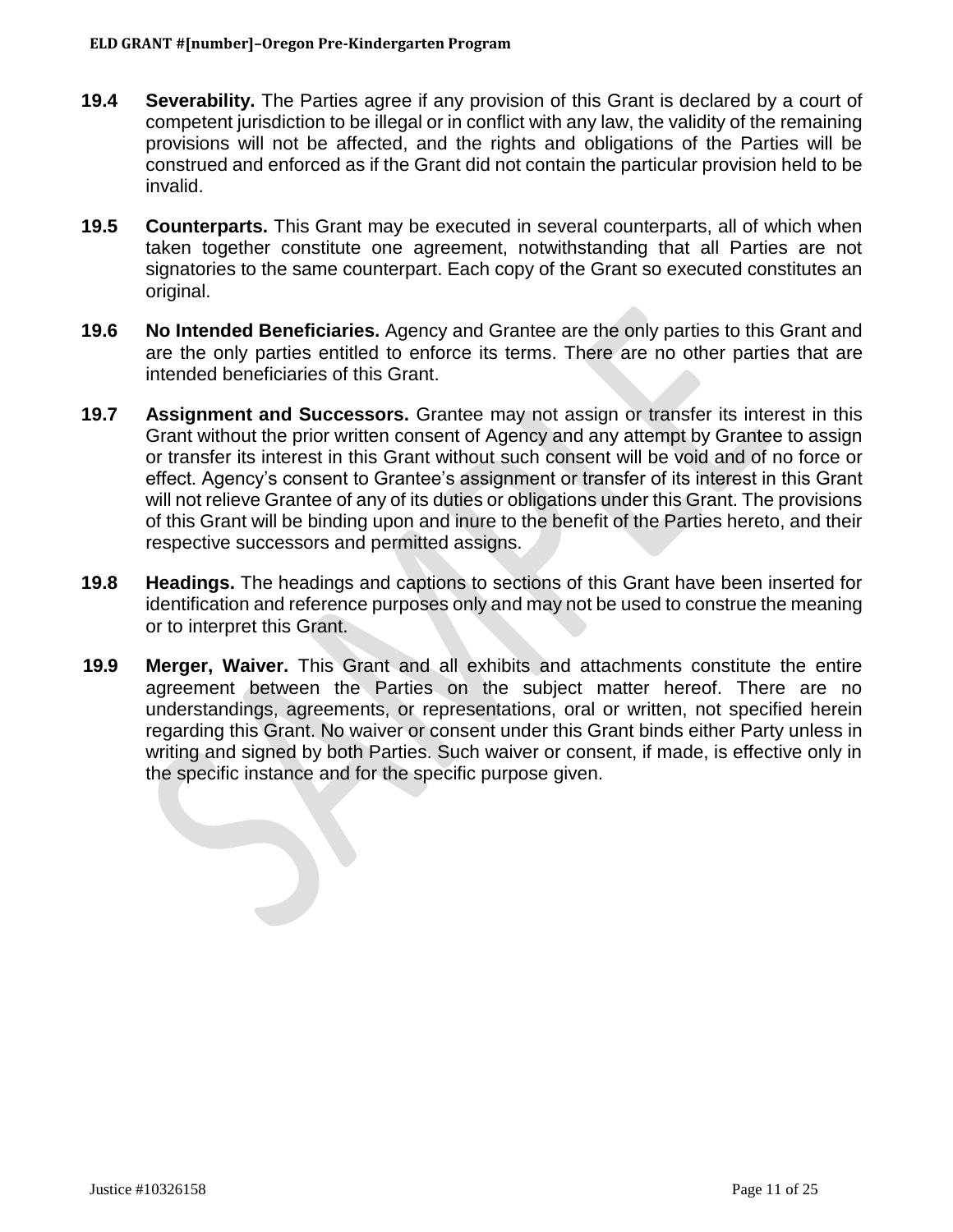# **SECTION 20: SIGNATURES**

EACH PARTY, BY SIGNATURE OF ITS AUTHORIZED REPRESENTATIVE, HEREBY ACKNOWLEDGES IT HAS READ THIS GRANT, UNDERSTANDS IT, AND AGREES TO BE BOUND BY ITS TERMS AND CONDITIONS.

IN WITNESS WHEREOF, the Parties have executed this Grant as of the dates set forth below. The Parties agree that by the exchange of this Agreement electronically, each has agreed to the use of electronic means. By inserting an electronic signature below, each authorized representative acknowledges that it is their signature, that each intends to execute this Agreement and that their electronic signature should be given full force and effect to create a valid and legally binding contract.

| STATE OF OREGON acting by and<br>through its Department of Education |                            |
|----------------------------------------------------------------------|----------------------------|
| By:                                                                  | By:                        |
|                                                                      |                            |
| <b>Printed Name, Title</b>                                           | <b>Printed Name, Title</b> |
| Date:                                                                | Date:                      |
| Approved for Legal Sufficiency in accordance with ORS 291.047        |                            |
| By: Cynthia Byrnes, via email                                        | 8-19-2020                  |

*Cynthia Byrnes, Assistant Attorney General Date:*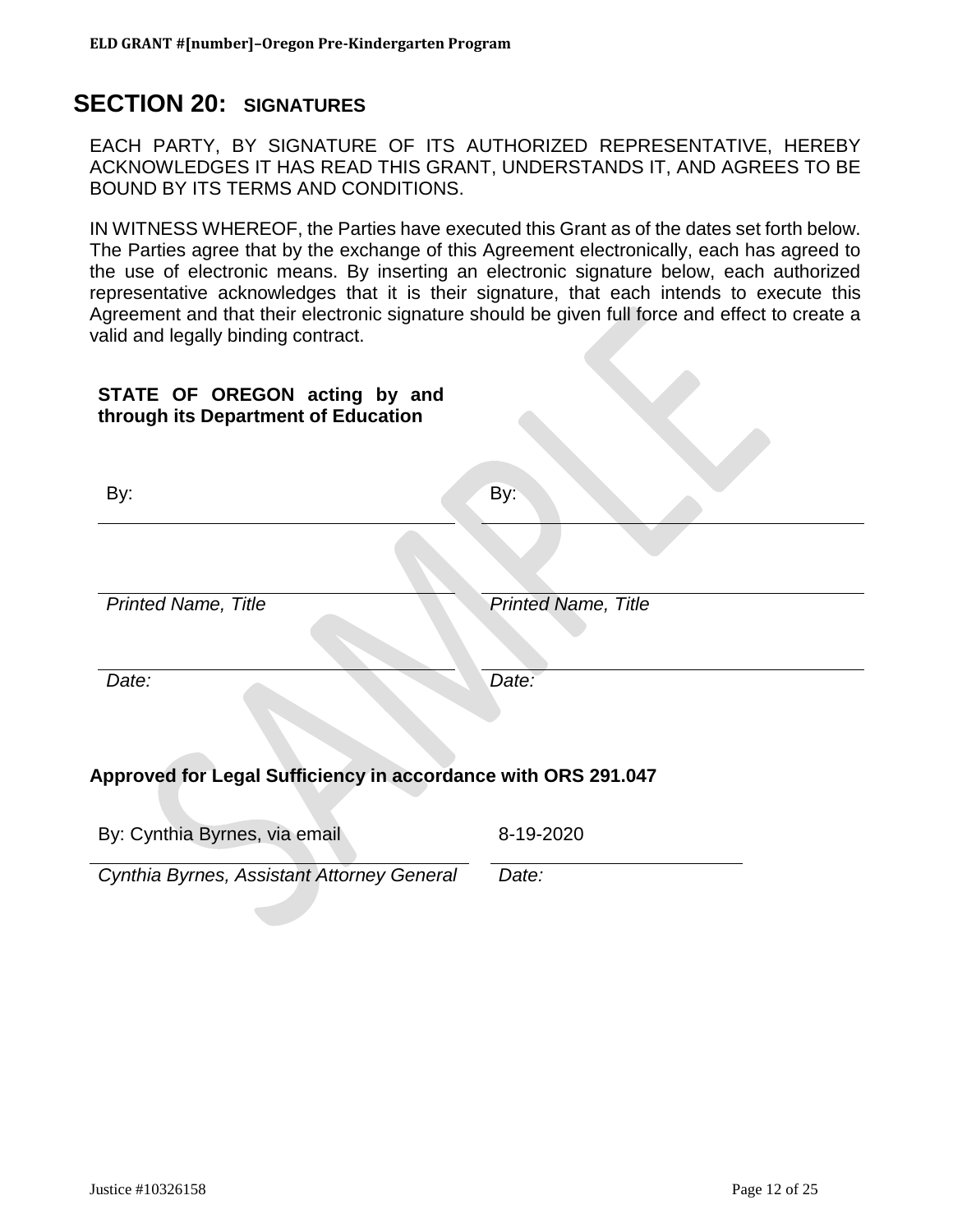### **EXHIBIT A PROJECT DESCRIPTION AND BUDGET**

### **SECTION I – BACKGROUND**

The Oregon Prekindergarten Program (OPK) serves children prenatal to five years old who are not yet eligible for kindergarten or whose family circumstances qualify them for the federal Head Start program. The OPK provides all program components as specified in the federal Head Start Program Performance Standards (45 CFR Chapter XIII).

### **SECTION II – DEFINITIONS**

Capitalized terms used in this Agreement shall have the meanings given in OAR 414-460-0000 unless another meaning is specifically provided in this Agreement.

"Early Intervention/Early Childhood Special Education (EI/ECSE)" means: EI - Individually designed services for children birth to three and support for parents to enhance children's physical, cognitive, communication, social emotional and/or adaptive development; and ECSE - Specially designed instruction for children ages 3 to the age of public school eligibility in the areas of communication, cognitive, social/emotional, adaptive and others.

"Early Learning Hub or ELH" means the local coordinating entity designated by and contracted to the Division for early learning system programs and services.

**"**Extended Duration**"** means lengthening the hours of services that a grantee offers individual children and their families, with the goal of increasing children's learning and developmental outcomes by providing more hours of high-quality learning experiences, including providing at least 1,020 hours of planned class operations over the course of a minimum of eight months per year, or providing fewer hours to align with local public schools schedules where such alignment is necessary for partnerships in service delivery.

"Service Area" means the geographic area identified in an approved request for grant funds within which a grantee provides Head Start services.

"Service Area Coordination Agreement" means the required assurance between Grantee and others showing partnerships or coordination with other early childhood and education programs and confirming the requested funding will not supplant, duplicate or overlap existing services.

"Slots" means the number of children Grantee is funded to serve at any one time. One child equals one slot.

### **SECTION III –PROJECT ACTIVITIES AND BUDGET**

A. Grantee must comply with all applicable program requirements pursuant to OAR 414-460-0005 through OAR 414-460-0075 and the Program Manual available at <https://oregonearlylearning.com/head-start-opk> and adhere to all federal, state and local laws, ordinances, rules and regulations, including Federal Head Start program guidelines relating to provision of OPK services throughout the Performance Period consistent with the Service Area Coordination Agreement.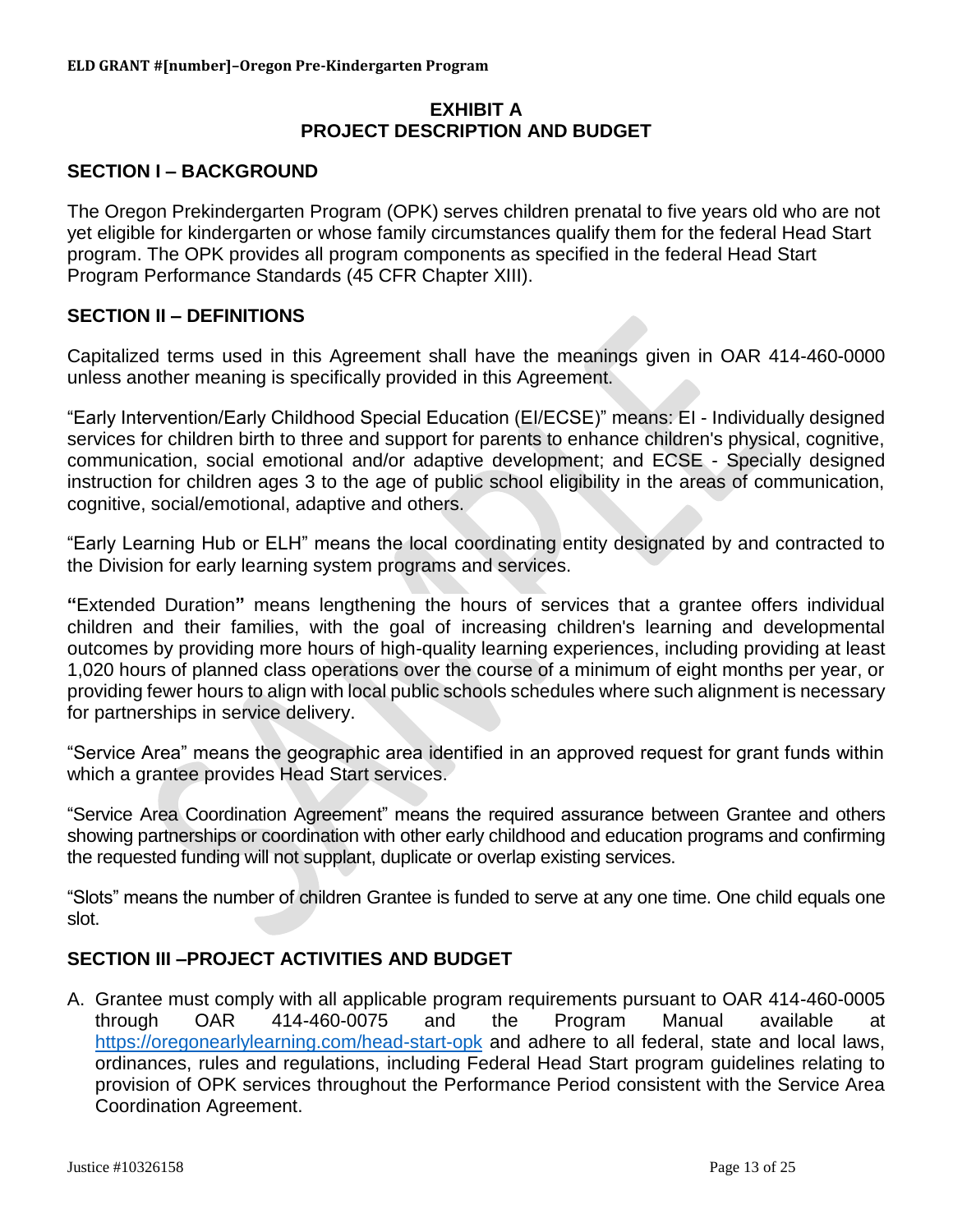- B. Grantee may serve only eligible children and must provide all program components as specified in Federal Head Start program guidelines.
- C. Grantee shall ensure that staff qualifications and training, facilities and equipment, transportation and fiscal management meet all federal and state requirements, including the program requirements set forth in the Program Manual.
- D. Grantee shall coordinate with other OPK program providers and with federal Head Start programs to ensure efficient delivery of services and prevent overlap.
- E. Grantee shall provide developmentally appropriate educational services which are consistent with the unique physical, social, emotional, and cognitive needs of young children.
- F. Grantee shall ensure that its program provides comprehensive services to participating children, including, without limitation, educational services, health services (including medical, dental, nutrition, and mental health), parent involvement, and social services to families. Parents shall be given the opportunity to be involved in every aspect of the planning and implementation of services.
- G. Grantee may use the Grant Funds only for Allowable Costs in amounts not to exceed the cost limits set forth in the designated budgets below.
- H. Grantee must ensure that all staff providing services to children and families under this Grant Agreement complete equity training provided by the Agency by May 31, 2021.
- I. Grantee must plan, coordinate and collaborate with local Early Learning Hub(s) for:
	- 1. Developmental screening of children;
	- 2. Providing services to children living in poverty;
	- 3. Outreach to underserved populations;
	- 4. Planning and implementing a coordinated enrollment process; and
	- 5. Developing a system for referrals and shared service delivery.
- J. Grantee must maintain a governing board and policy council with structure and powers consistent with Federal Head Start Program Guidelines.
- K. Grantee must comply with the state monitoring process and allow Agency access to and review of records, including, but not limited to CLASS™ observations. This includes providing information to the Agency, as requested, and ensuring staff are available to meet with and respond to monitors' requests.
- L. Grantee will implement Teaching Strategies (TS) GOLD™ formative assessment and use CLASS™ for program improvement as outlined in Agency's program guidance.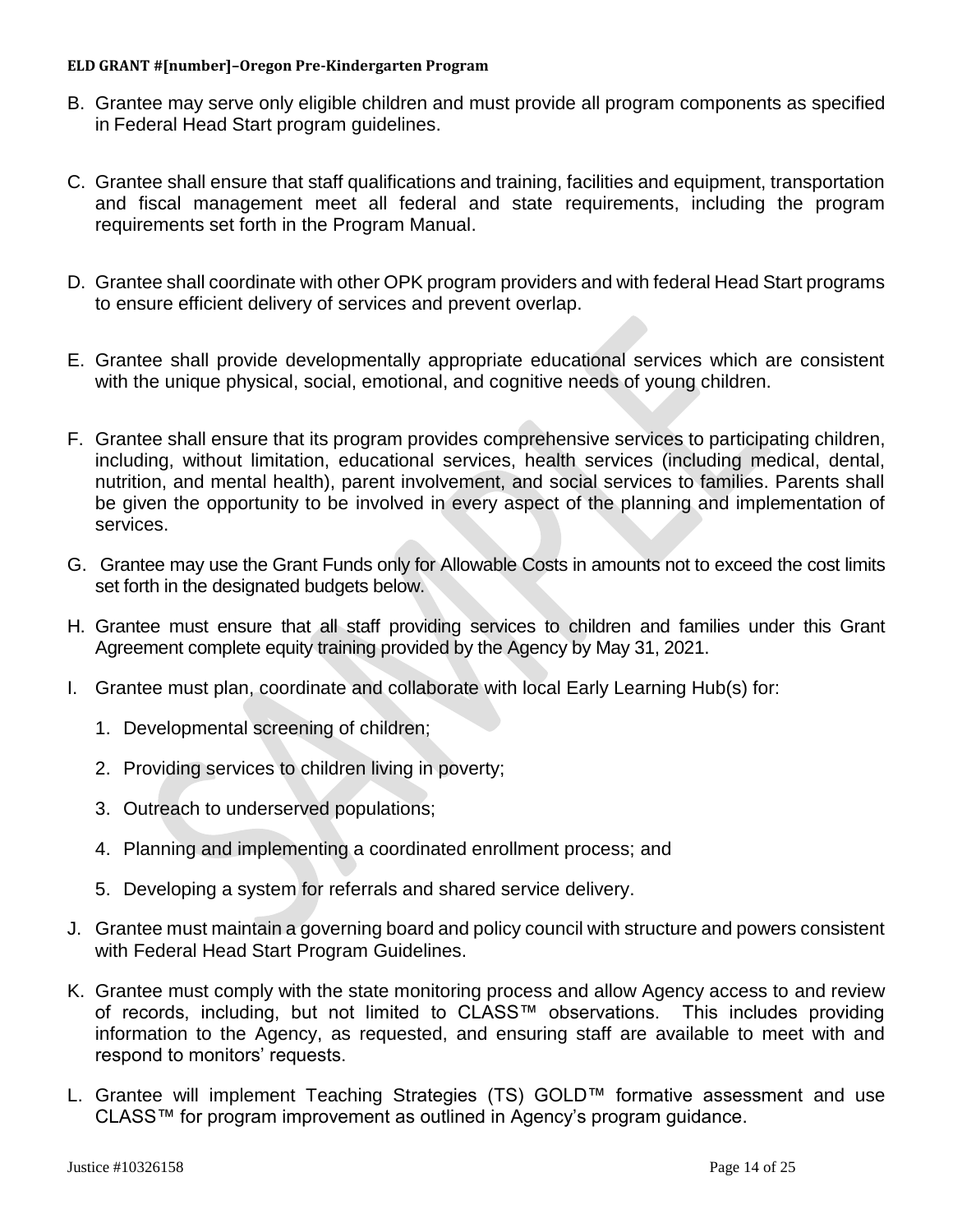- M. Grantees must follow salary guidelines established by the Early Learning Council; specific requirements are contained in Agency's program guidance.
- N. Grantee will maintain a current memorandum of understanding (MOU) or agreement with the local Early Intervention/Early Childhood Special Education (EI/ECSE) sub-grantee with procedures for:
	- 1. Referrals for evaluations, Individual Family Service Plan (IFSP) meetings, and placement decisions.
	- 2. Initiating changes in a child's IFSP, placement, program or services;
	- 3. Implementing EI/ECSE services as described in each child's IFSP; and,
	- 4. Notifying any sub-grantees of any written complaint concerning EI/ECSE programs and services provided by the sub-grantee or contractor.
- O. Grantee will maintain current Service Area Coordination Agreements, signed by each existing Head Start grant recipient for each county funded by this Grant. Service Areas are to be clearly defined by geographic boundaries.
- P. If Grantee implements Extended Duration, Grantee must provide 1,020 hours of planned class operations over the course of a minimum of eight months per year. However, Grantee may provide fewer hours if necessary to align with the schedules of local public schools who are part of a partnership in delivering program services.
- Q. Grantee must request Agency's and if joint-funded, the Federal Office of Head Start's, approval prior to making any changes to Grantee's OPK program services or budget.

|                                | <b>Prenatal to Three</b>      |                           |                                   |
|--------------------------------|-------------------------------|---------------------------|-----------------------------------|
| Service Model                  | Target # of<br>Children/Slots | <b>Amount Per</b><br>Slot | Total<br><b>Prenatal to Three</b> |
| Home Based                     |                               |                           |                                   |
| <b>Center Based</b>            |                               |                           |                                   |
| <b>Family Child Care</b>       |                               |                           |                                   |
|                                |                               |                           |                                   |
| <b>Locally Designed Option</b> |                               |                           |                                   |
| <b>Grand Total</b>             |                               |                           |                                   |

### **Budget**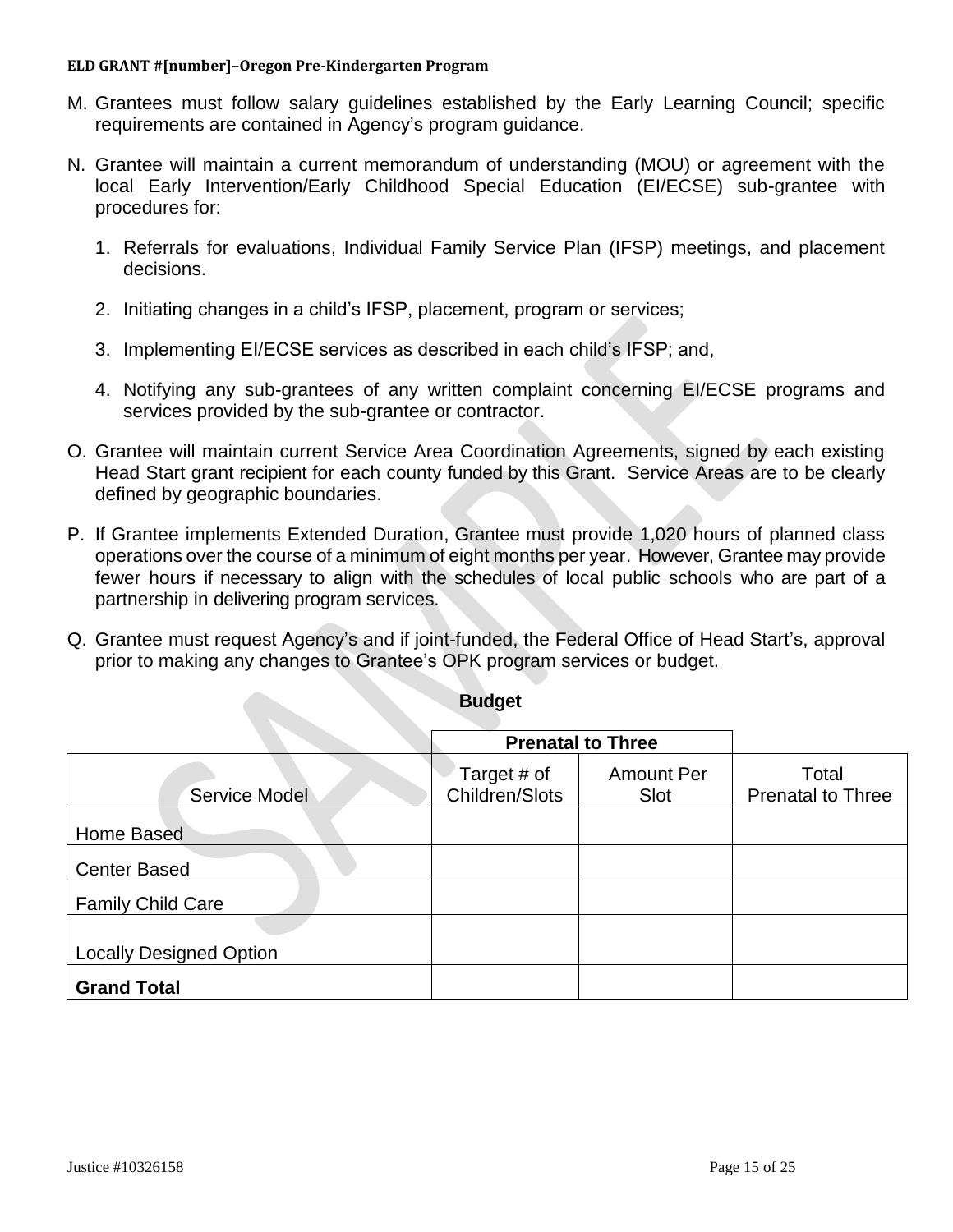|                                   |                             | Three to Five<br><b>Part Day Duration</b> | <b>Three to Five</b><br><b>Extended Duration</b> |                       |                                  |                   |
|-----------------------------------|-----------------------------|-------------------------------------------|--------------------------------------------------|-----------------------|----------------------------------|-------------------|
|                                   | Target #<br>0f<br>Children/ | <b>Base</b><br>Amount                     | Target#<br>0f<br>Children/                       | <b>Base</b><br>Amount | Enhancement<br><b>Amount Per</b> | Total<br>Three to |
| Service Model                     | <b>Slots</b>                | Per Slot                                  | <b>Slots</b>                                     | Per Slot              | Slot                             | Five              |
| <b>Center Based</b>               |                             |                                           |                                                  |                       |                                  |                   |
| <b>Family Child</b><br>Care       |                             |                                           |                                                  |                       |                                  |                   |
| <b>Locally Designed</b><br>Option |                             |                                           |                                                  |                       |                                  |                   |
| <b>Grand Total</b>                |                             |                                           |                                                  |                       |                                  |                   |

|                    | <b>Startup</b> | <b>Total</b> |
|--------------------|----------------|--------------|
|                    |                |              |
|                    |                |              |
| <b>Grand Total</b> |                |              |

- R. Grantee must submit a detailed budget to the Agency using the Agency-provided template within 60 days of executing the Grant and report its budgeted expenditures to ELD quarterly (Quarterly Status Report) as set forth in the table below.
- S. Grantee's approved budget may be revised up to 10 percent of a budget category or \$25,000, whichever is less, without the prior approval by the Agency, but in no case may a budget category adjustment result in an increase of the total amount of Grant Funds set forth in Section 6 of this Grant Agreement. All budget modifications exceeding 10 percent or \$25,000 per budget category must have a prior written approval by the Agency.
- T. Grantees budget must limit administrative costs to 15 percent of the total budget and include Professional Development and Training at a minimum of 2.5 percent of the total budget.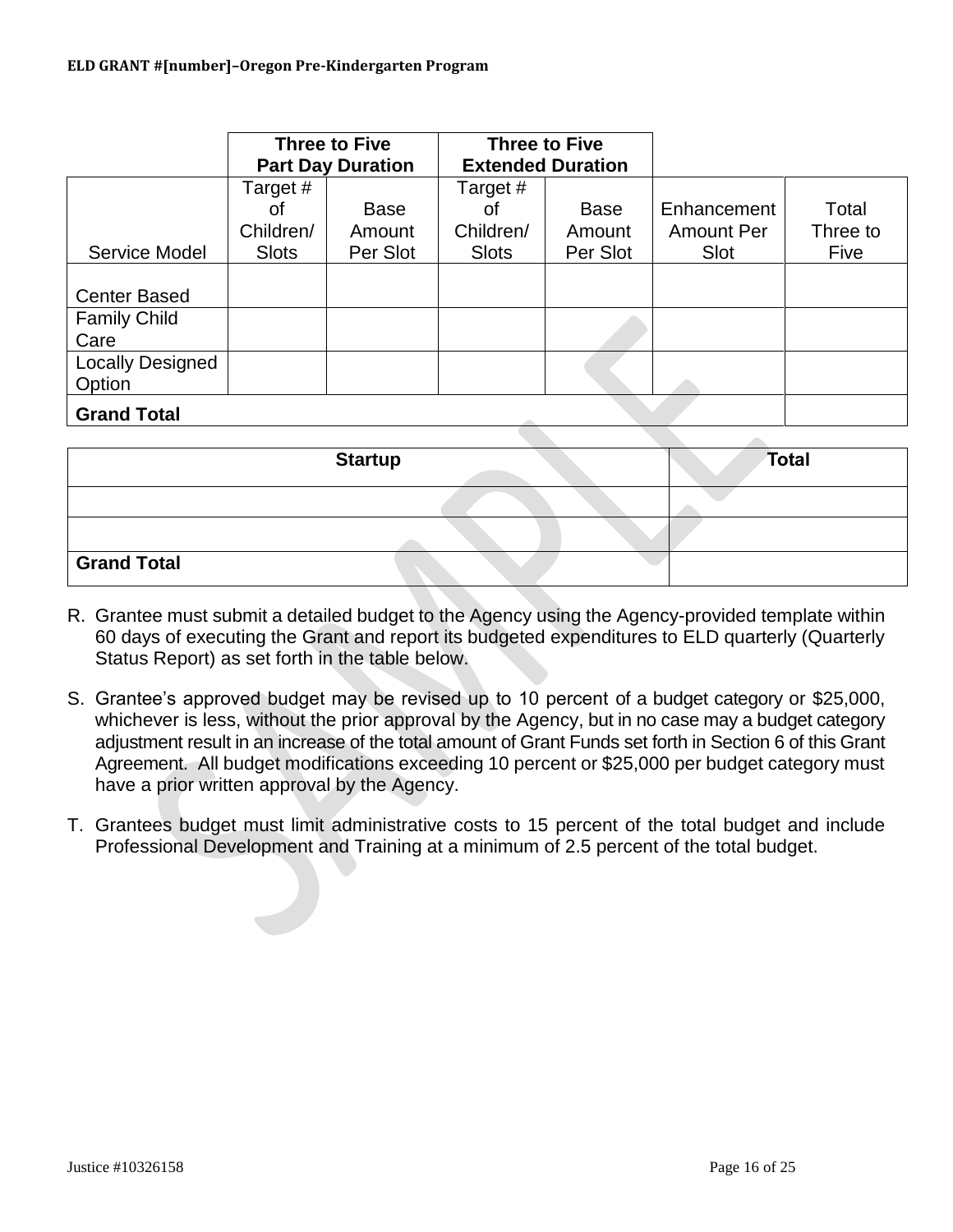## **SECTION IV – REPORTING REQUIREMENTS**

Grantee must submit the reports referenced in the table below to Agency using the tool(s) provided by the Agency.

| <b>Reporting Requirements</b>            | <b>Reporting Period</b>    | Due Date                        |
|------------------------------------------|----------------------------|---------------------------------|
| Monthly progress report (number of       | Monthly (for the preceding | By the 15 <sup>th</sup> of each |
| classrooms/children and families served) | month)                     | month                           |
| Quarterly status report                  | July - September           | November 15, 2020               |
| (expenditures and outcomes)              | October - December         | February 15, 2021               |
|                                          | January - March            | May 15, 2021                    |
|                                          | April – June               | <b>August 15, 2021</b>          |

The Agency reserves the right to request additional information as may be necessary to comply with federal or state reporting requirements, including, but not limited to the following:

- 1. Results, findings and any related follow-up from Grantee's annual audit;
- 2. New or revised Federal Notice of Awards (joint-funded programs only);
- 3. Any federal monitoring reports along with Grantee responses and actions (joint-funded programs only).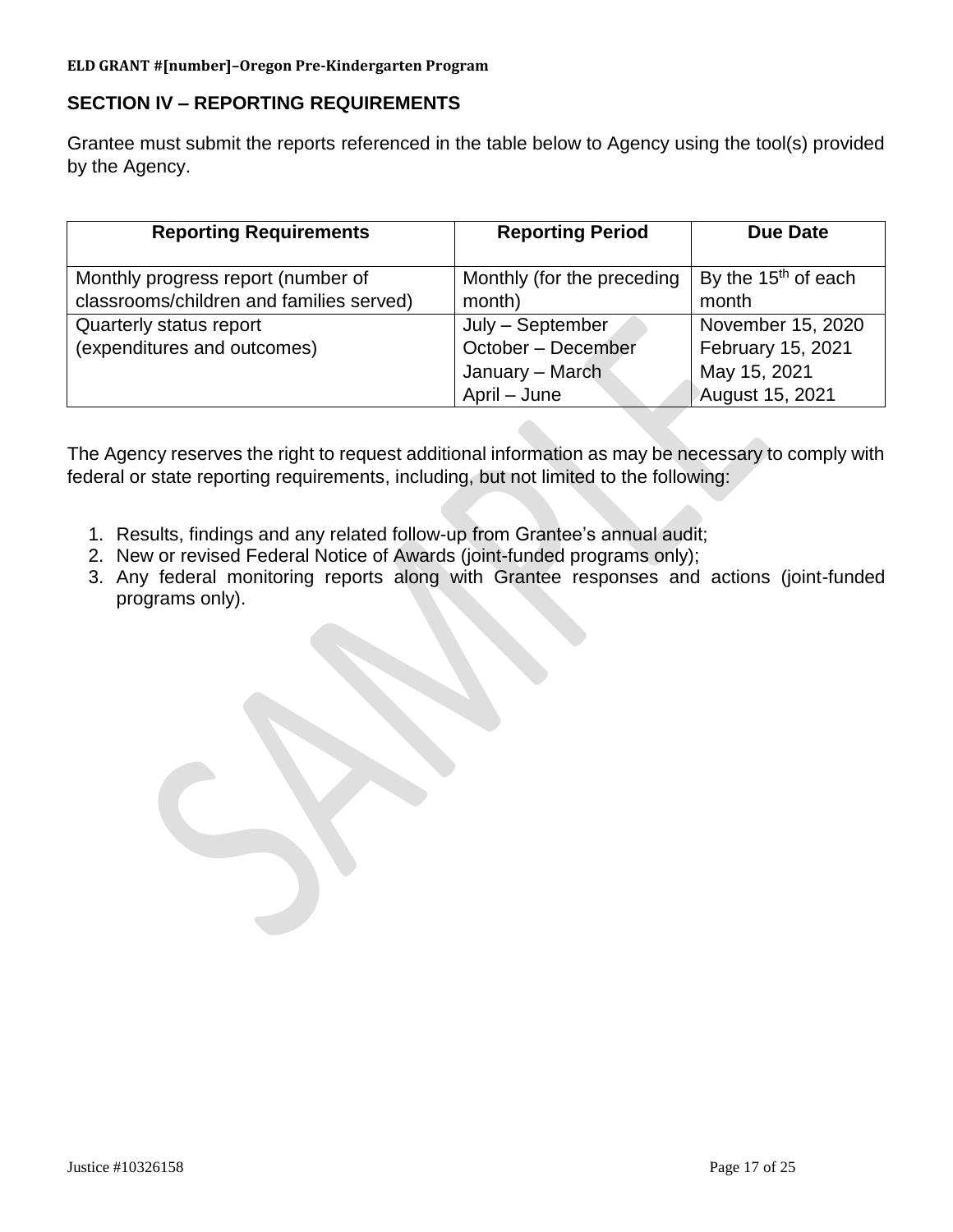### **EXHIBIT B INSURANCE**

#### **INSURANCE REQUIREMENTS**

Grantee shall obtain at Grantee's expense the insurance specified in this exhibit and shall maintain it in full force and at its own expense throughout the duration of this Grant Agreement, as required by any extended reporting period or tail coverage requirements, and all warranty periods that apply. Grantee shall obtain the following insurance from insurance companies or entities that are authorized to transact the business of insurance and issue coverage in the State of Oregon and that are acceptable to Agency. Coverage shall be primary and non-contributory with any other insurance and self-insurance, with the exception of Professional Liability and Workers' Compensation. Grantee shall pay for all deductibles, self-insured retention and self-insurance, if any.

#### **WORKERS' COMPENSATION & EMPLOYERS' LIABILITY**

 $\boxtimes$  Required

All employers, including Grantee, that employ subject workers, as defined in ORS 656.027, shall comply with ORS 656.017 and provide workers' compensation insurance coverage for those workers, unless they meet the requirement for an exemption under ORS 656.126(2). Grantee shall require and ensure that each of its subcontractors complies with these requirements. If Grantee is a subject employer, as defined in ORS 656.023, Grantee shall also obtain employers' liability insurance coverage with limits not less than \$500,000 each accident. If Grantee is an employer subject to any other state's workers' compensation law, Grantee shall provide workers' compensation insurance coverage for its employees as required by applicable workers' compensation laws including employers' liability insurance coverage with limits not less than \$500,000 and shall require and ensure that each of its out-of-state subcontractors complies with these requirements.

### **COMMERCIAL GENERAL LIABILITY**

 $\boxtimes$  Required

Commercial General Liability Insurance covering bodily injury and property damage in a form and with coverage that are satisfactory to the State. This insurance shall include personal and advertising injury liability, products and completed operations, contractual liability coverage for the indemnity provided under this Grant Agreement, and have no limitation of coverage to designated premises, project or operation Coverage must be written on an occurrence basis in an amount of not less than \$1,000,000 per occurrence. Annual aggregate limit may not be less than \$2,000,000.

#### **AUTOMOBILE LIABILITY INSURANCE**

Grantee shall require and ensure that each of its subcontractors complies with the Automobile Liability Insurance requirements as applicable.

### $\boxtimes$  Required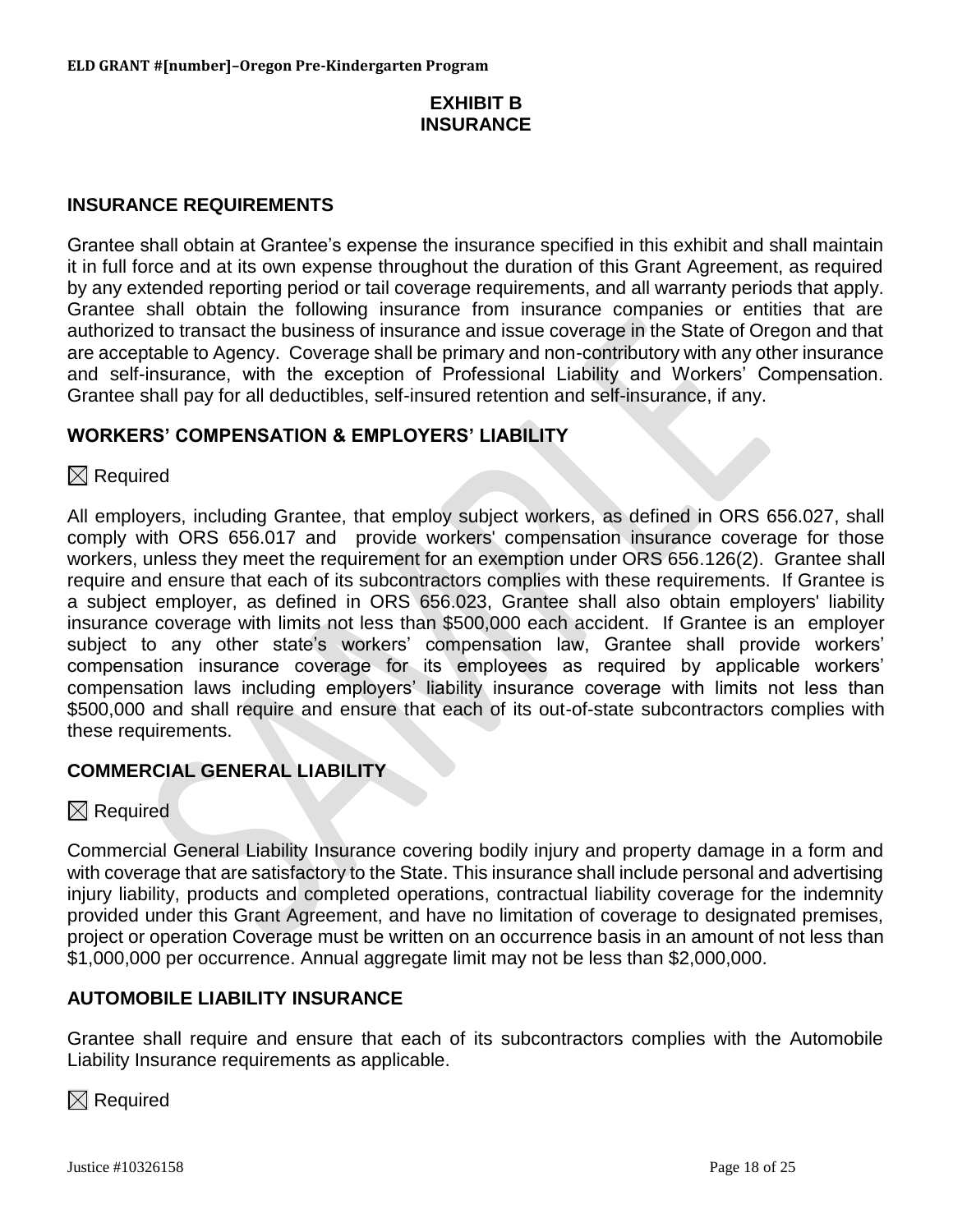#### **Non-transporting programs:**

Automobile liability insurance covering Grantee's business use including coverage for all owned, non-owned, or hired vehicles with a combined single limit of not less than \$1,000,000 for bodily injury and property damage. This coverage may be written in combination with the commercial general liability insurance (with separate limits for commercial general liability and automobile liability). Use of personal automobile liability insurance coverage may be acceptable provided that the policy includes a business use endorsement. Use of commercial general liability with non-owned auto endorsement may be acceptable in lieu of non-owned or hired vehicles coverage.

### **Programs transporting 1 to 9 children**

Automobile liability insurance covering Grantee's business use including coverage for all owned, non-owned, or hired vehicles with a combined single limit of not less than \$2,000,000 for bodily injury and property damage. This coverage may be written in combination with the commercial general liability insurance (with separate limits for commercial general liability and automobile liability). Use of personal automobile liability insurance coverage may be acceptable provided that the policy includes a business use endorsement.

### **Programs transporting 10 or more children**

Automobile liability insurance covering Grantee's business use including coverage for all owned, non-owned, or hired vehicles with a combined single limit of not less than \$5,000,000 for bodily injury and property damage. This coverage may be written in combination with the commercial general liability insurance (with separate limits for commercial general liability and automobile liability). Use of personal automobile liability insurance coverage may be acceptable provided that the policy includes a business use endorsement.

## **PROFESSIONAL LIABILITY**

 $\boxtimes$  Required (if Grantee, a contractor or subcontractor has licensed professionals as employees)

Professional liability insurance covering any damages caused by an error, omission or any negligent acts related to the activities performed under this Grant Agreement by the Grantee and Grantee's contractors, subgrantees, agents, officers or employees in an amount not less than \$1,000,000 per claim. Annual aggregate limit may not be less than \$2,000,000. If coverage is on a claims made basis, then either an extended reporting period of not less than 24 months must be included in the professional liability insurance coverage, or the Grantee must provide tail coverage as stated below.

## **PHYSICAL ABUSE AND MOLESTATION INSURANCE COVERAGE:**

 $\boxtimes$  Required (if Grantee, a contractor or subcontractor has any kind of custodial care over children)

Abuse and molestation insurance in a form and with coverage satisfactory to the State covering damages arising out of actual or threatened physical abuse, mental injury, sexual molestation, negligent: hiring, employment, supervision, investigation, reporting to proper authorities, and retention of any person for whom the Grantee, its contractors, subcontractors or subgrantees ("Covered Entity") is responsible including but not limited to any Covered Entity's employees and volunteers. Policy endorsement's definition of an insured must include the Covered Entity and its employees and volunteers. Coverage must be written on an occurrence basis in an amount of not less than \$1,000,000 per occurrence. Any annual aggregate limit may not be less than \$2,000,000. Coverage can be provided by a separate policy or as an endorsement to the commercial general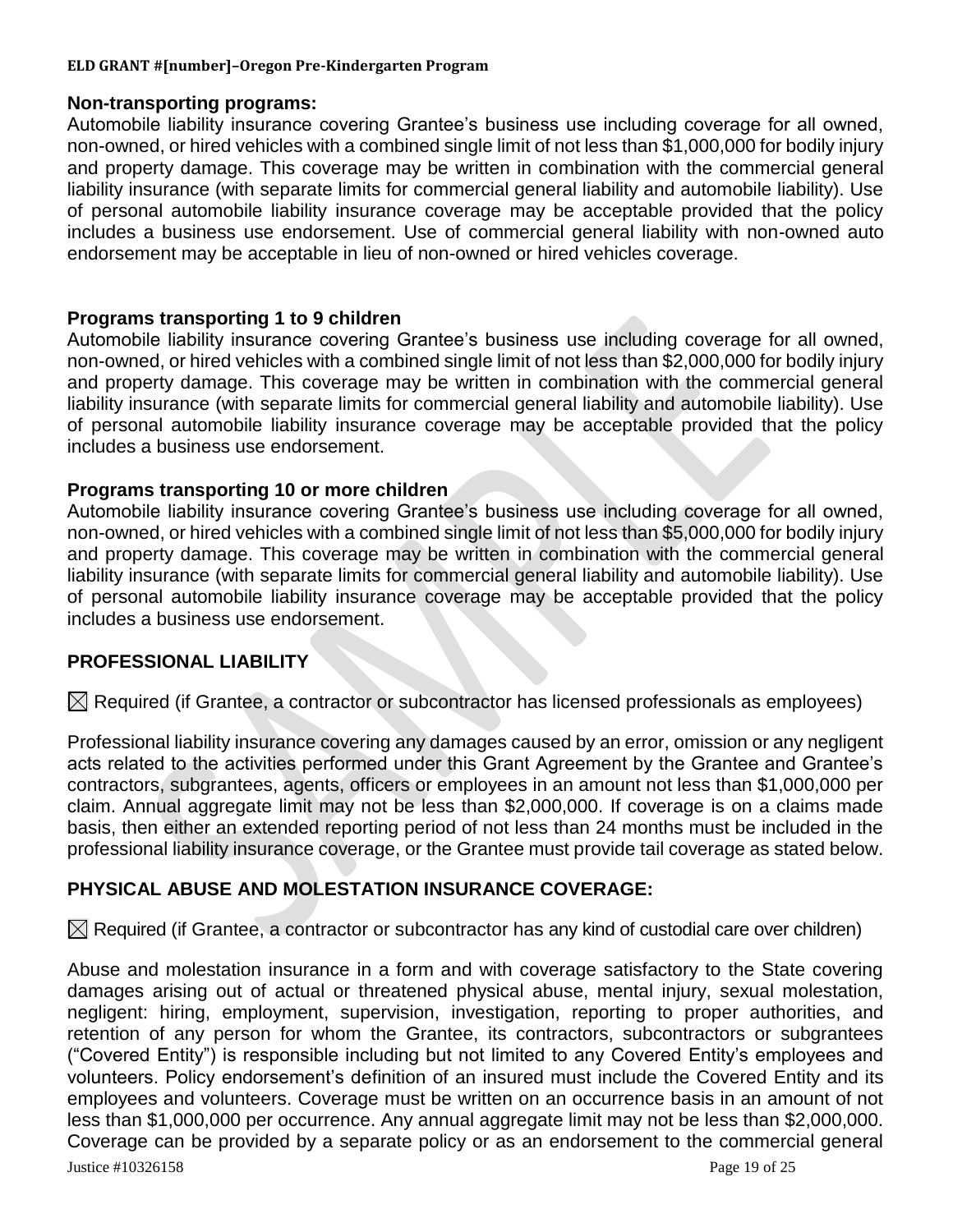liability or professional liability policies. The limits must be exclusive to this required coverage. Incidents related to or arising out of physical abuse, mental injury, or sexual molestation, whether committed by one or more individuals, and irrespective of the number of incidents or injuries or the time period or area over which the incidents or injuries occur, must be treated as a separate occurrence for each victim. Coverage must include the cost of defense and the cost of defense must be provided outside the coverage limit.

### **EXCESS/UMBRELLA INSURANCE**

A combination of primary and excess/ umbrella insurance may be used to meet the required limits of insurance.

### **ADDITIONAL INSURED**

All liability insurance, except for workers' compensation, professional liability, network security and privacy liability, and automobile liability for non-transporting programs (if applicable), required under this Grant Agreement must include an additional insured endorsement specifying the State of Oregon, its officers, employees and agents as Additional Insureds, including additional insured status with respect to liability arising out of ongoing operations and completed operations, but only with respect to Grantee's activities to be performed under this Grant Agreement. Coverage must be primary and non-contributory with any other insurance and self-insurance. The Additional Insured endorsement with respect to liability arising out of Grantee's ongoing operations must be on ISO Form CG 20 10 07 04 or equivalent and the Additional Insured endorsement with respect to completed operations must be on ISO form CG 20 37 04 13 or equivalent.

### **WAIVER OF SUBROGATION**

Grantee shall waive rights of subrogation which Grantee or any insurer of Grantee may acquire against the Agency or State of Oregon by virtue of the payment of any loss. Grantee will obtain any endorsement that may be necessary to affect this waiver of subrogation, but this provision applies regardless of whether or not the Agency has received a waiver of subrogation endorsement from the Grantee or the Grantee's insurer(s).

## **TAIL COVERAGE**

If any of the required insurance is on a claims made basis and does not include an extended reporting period of at least 24 months, Grantee must maintain, and require its first tier contractors or subgrantees, if any, maintain, either tail coverage or continuous claims made liability coverage, provided the effective date of the continuous claims made coverage is on or before the Effective Date of this Grant Agreement, for a minimum of 24 months following the later of (i) Grantee's completion and Agency's acceptance of all Project activities required under this Grant Agreement, or, (ii) Agency or Grantee termination of Grant Agreement, or, iii) the expiration of all warranty periods provided under this Grant Agreement.

### **CERTIFICATE(S) AND PROOF OF INSURANCE**

Grantee must provide to Agency's Grant Manager upon request Certificate(s) of Insurance for all required insurance for any Project activities required under this Grant Agreement. The Certificate(s) must list the State of Oregon, its officers, employees and agents as a Certificate holder and as an endorsed Additional Insured. The Certificate(s) must include all required endorsements or copies of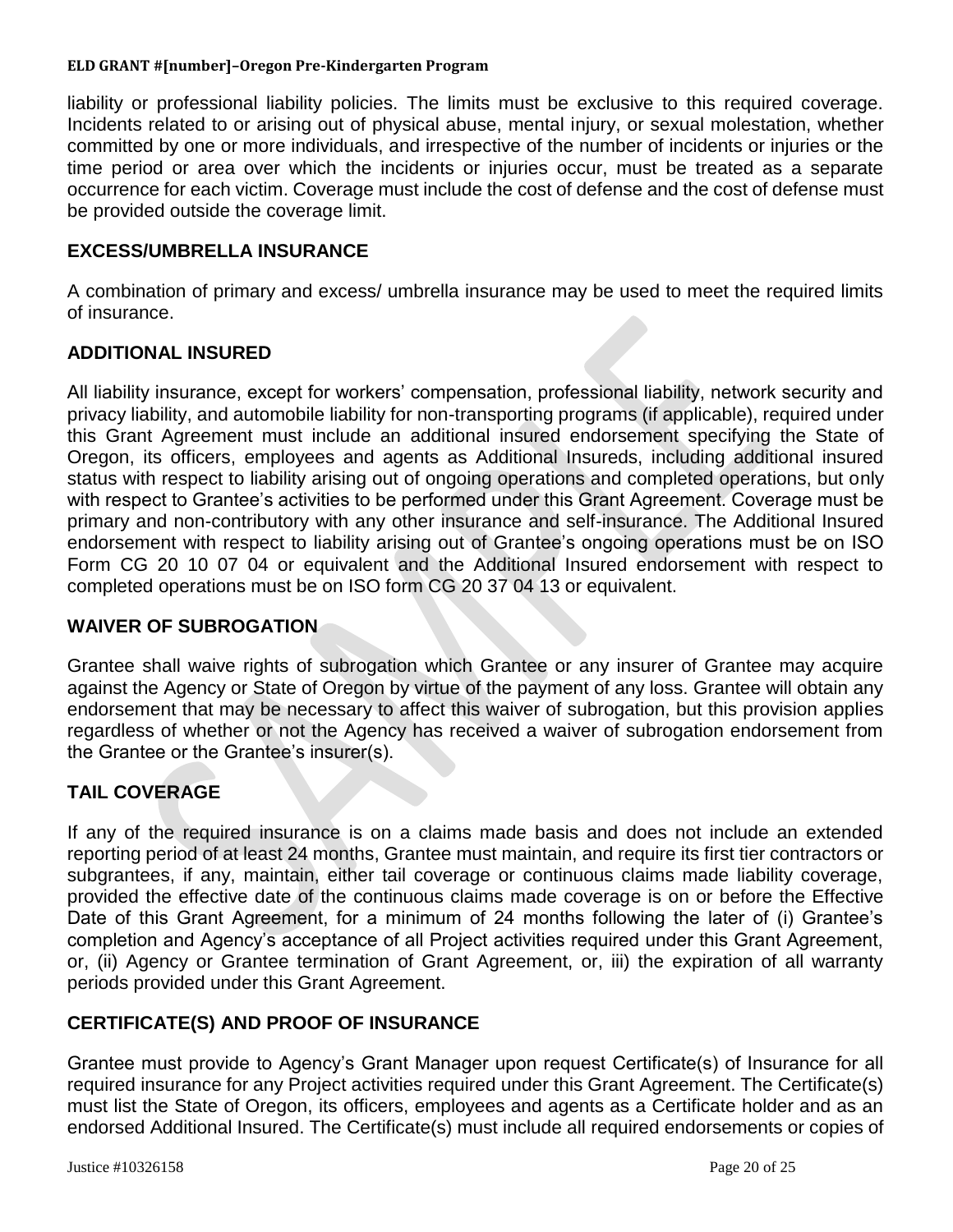the applicable policy language effecting coverage required by this Grant. If excess/ umbrella insurance is used to meet the minimum insurance requirement, the Certificate of Insurance must include a list of all policies that fall under the excess/ umbrella insurance. As proof of insurance, Agency has the right to request copies of insurance policies and endorsements relating to the insurance requirements in this Grant Agreement.

### **NOTICE OF CHANGE OR CANCELLATION**

Grantee or its insurer must provide at least 30 days' written notice to Agency before cancellation of, material change to, potential exhaustion of aggregate limits of, or non-renewal of the required insurance coverage(s).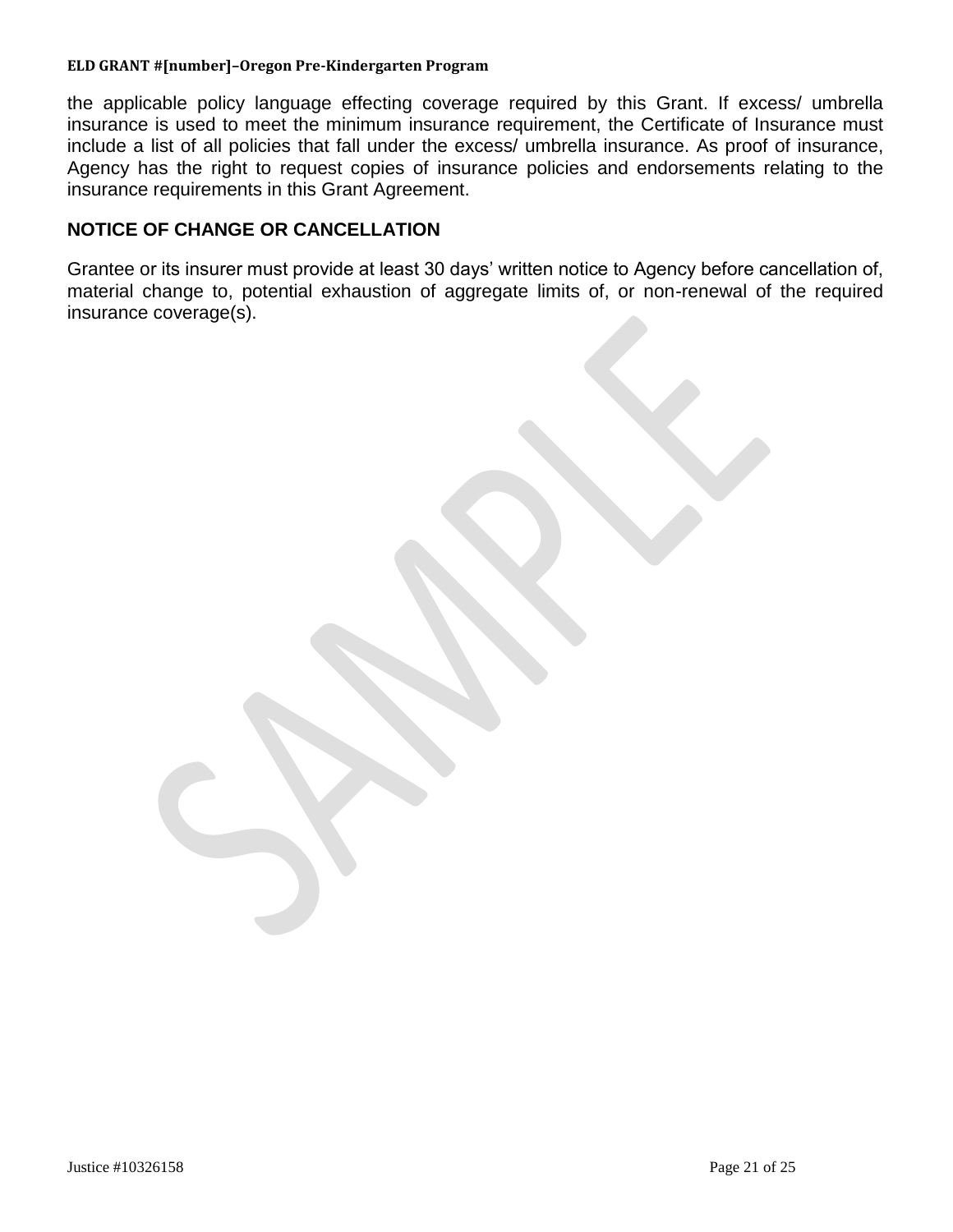\*\*\*\*\*\*\*\*\*\*\*\*\*\*\*\*\*\*\*\*\*\*\*\*\*\*\*\*\*\*\*\*\*\*\*\*\*\*\*\*\*\*\*\*\*\*\*\*\*\*\*\*\*\*\*\*\*\*\*\*\*\*\*\*\*\*\*\*\*\*\*\*\*\*\*\*\*\*\*\*\*\*\*\*\*\*\*\*\*\*\*\*\*\*\*\*\*\*\*\*\*\*\*\*\*\*\*\*\*\*\*\*

INSERT INSTEAD OF EXHIBIT B (ABOVE) FOR SEVEN PUBLIC UNIVERSITIES ONLY

SEE LINK<https://www.oregonlaws.org/ors/352.002>

\*\*\*\*\*\*\*\*\*\*\*\*\*\*\*\*\*\*\*\*\*\*\*\*\*\*\*\*\*\*\*\*\*\*\*\*\*\*\*\*\*\*\*\*\*\*\*\*\*\*\*\*\*\*\*\*\*\*\*\*\*\*\*\*\*\*\*\*\*\*\*\*\*\*\*\*\*\*\*\*\*\*\*\*\*\*\*\*\*\*\*\*\*\*\*\*\*\*\*\*\*\*\*\*\*\*\*\*\*\*\*\*

#### **EXHIBIT B INSURANCE**

University is self-insured under ORS Chapter 352, with adequate levels of excess general liability and commercial auto liability insurance, and maintains workers' compensation insurance for its employees in conformance with ORS 656.017.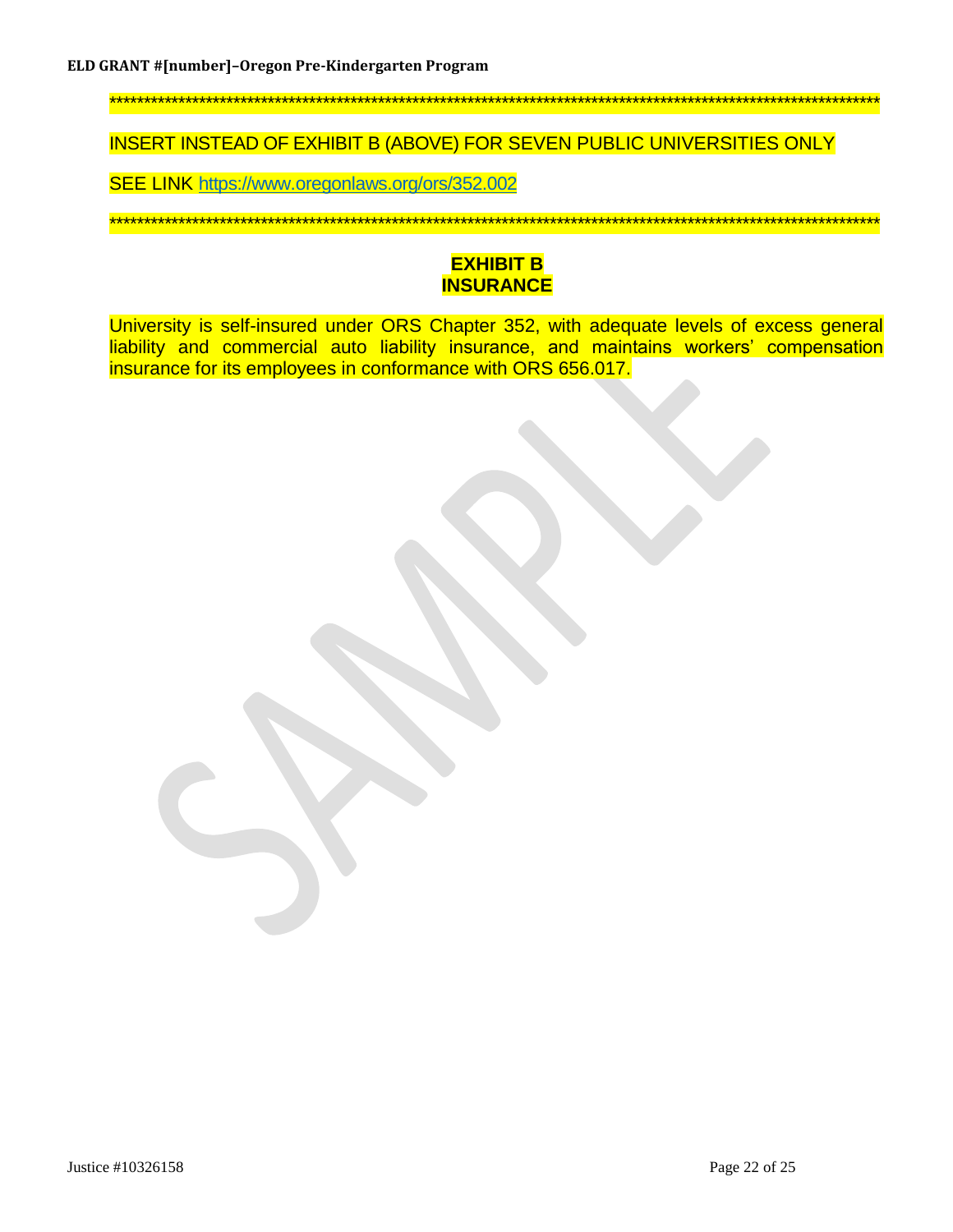### **EXHIBIT C**

#### **AGENCY'S EQUITY GOALS AND OBJECTIVES**

#### **EQUITY GOALS**

All of Agency's work is in service to children, families and communities to support all of Oregon's young children and families to learn and thrive.

Agency knows that communities represent Oregon's best opportunity to improve educational outcomes. Strength-based approaches and Asset-based Mindsets will support Agency's efforts to operationalize equity. Agency recognizes that in order for each and every child and family to learn and thrive, they must be provided with differentiated, person-centered resources and support.

Agency supports culturally responsive services that are respectful of, and relevant to, the beliefs, practices, culture, and linguistic needs of diverse consumer and client populations and communities. Cultural responsiveness refers to the capacity to respond to the issues of diverse communities. It thus requires knowledge and capacity at different levels of intervention: systemic, organizational, professional and individual.

Grantee must carry out the following equity objectives when performing Project activities in furtherance of Agency equity goals.

#### **EQUITY OBJECTIVES**

- 1. Grantee's entire organization will work to build a climate that promotes acceptance, inclusion and respect of all individuals;
- 2. Grantee's staff must understand the communities they serve, in a non-static manner, including the communities' culture, values, norms, history, customs, and particularly types of discrimination, marginalization and exclusion they face in this country. Grantee must apply that knowledge to services it provides under this Grant in a responsive, non-limiting and nonstereotyping manner;
- 3. Whenever possible, Grantee must interact with program participants according to their preferred cultural norms including social greetings, family conventions, dietary preferences, welcoming culture, healing beliefs and spiritual needs;
- 4. Grantee's staff will engage in continuous learning about their own biases, assumptions and stereotypes that limit their ability to be culturally responsive, and to understand how these biases affect their work with program participants; and
- 5. Grantee will use data concerning needs, demographics and risks of the community in the determination of which populations to target and prioritize for program participation.
- 6. Grantee must require in any subcontract, purchase, or other agreement used to carry out the Project that the performing entity shall not discriminate against any employee or applicant for employment because of race, color, religion, age, sex, marital status, national origin, political affiliation, or the presence of any sensory, mental, or physical disability.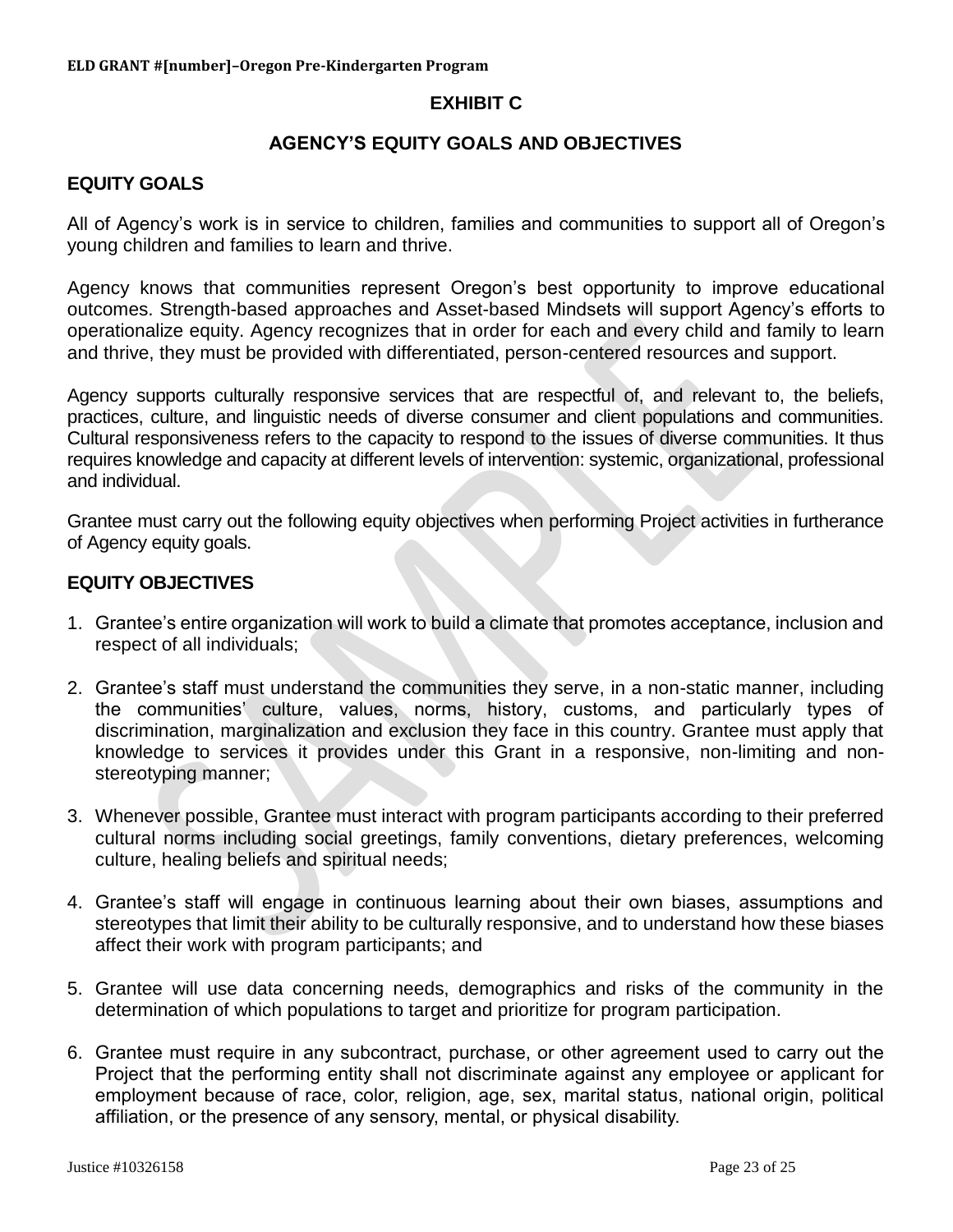7. Grantee must take affirmative action to ensure that applicants and employees are treated without discrimination because of their race, color, religion, age, sex, political affiliation, disability, or national origin. Such action shall include, but not be limited to, employment upgrading, demotion or transfer, recruitment and recruitment advertising, layoff or termination, rates of pay, or other forms of compensation and training.

### **EQUITY DEFINITIONS**

**Asset-based mindset:** A mindset that focuses on seeing potential rather than deficits and draws upon the strengths of children, families, and communities to develop and enhance Grantee's services.

**Strength-based approach:** Policies, practice methods, and strategies that identify and draw upon the strengths of children, families, and communities to develop and enhance Grantee's services.

**Historically Underserved Communities:** Refers to communities that the Early Learning Council Equity Implementation Committee identified as African American, Asian and Pacific Islander, English Language Learners, Geographically Isolated, Immigrants and Refugees, Latino, Tribal Communities, and Children with Disabilities, Economic Disparities, or of Incarcerated Parents/Parental Figures.